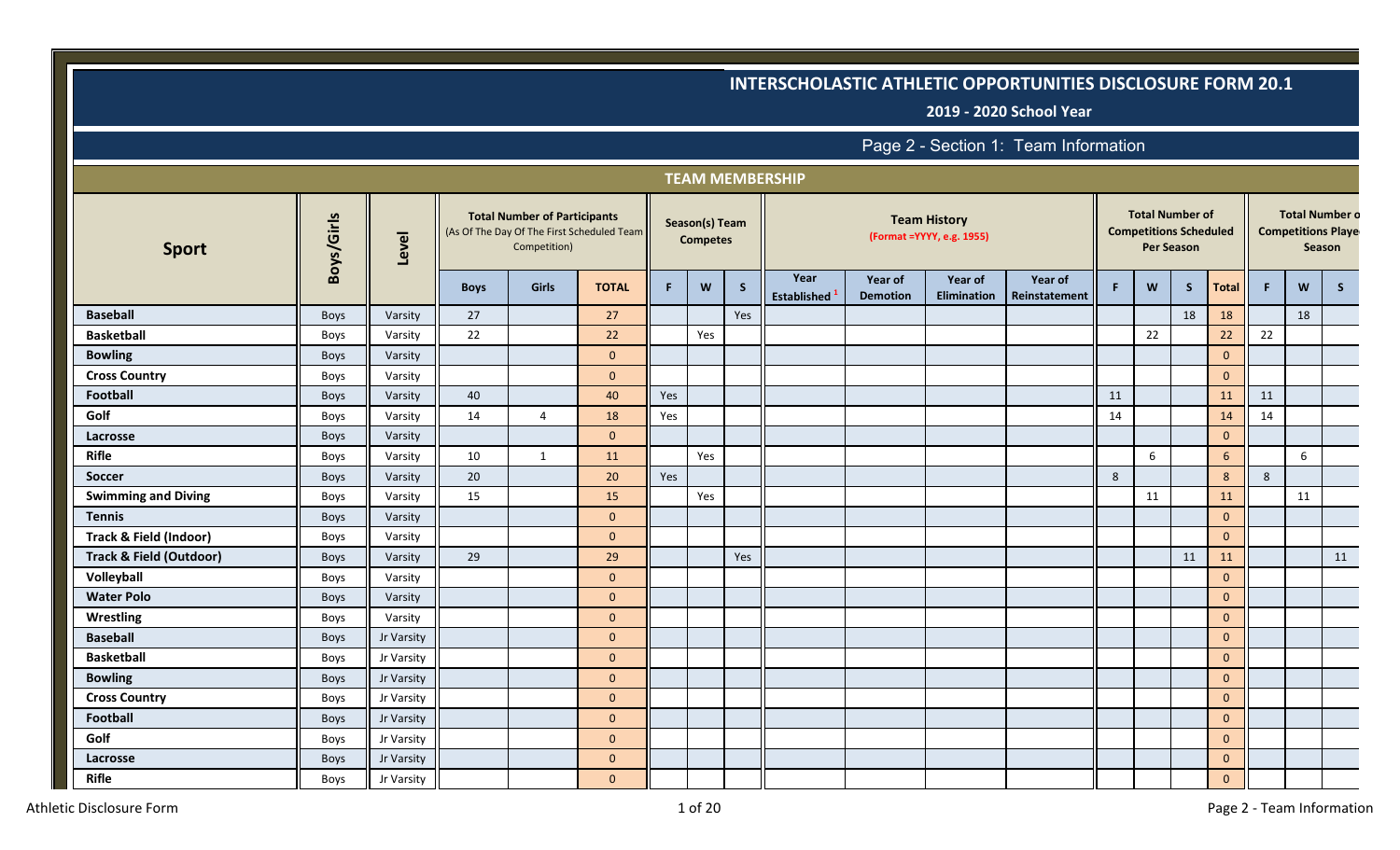**2019 - 2020 School Year**

|                                    |            |            |             |                                                                                                   |                |    |                                   |              | <b>TEAM MEMBERSHIP</b>     |                            |                                                   |                          |    |                                                                              |   |              |    |   |                                                              |
|------------------------------------|------------|------------|-------------|---------------------------------------------------------------------------------------------------|----------------|----|-----------------------------------|--------------|----------------------------|----------------------------|---------------------------------------------------|--------------------------|----|------------------------------------------------------------------------------|---|--------------|----|---|--------------------------------------------------------------|
| <b>Sport</b>                       | Boys/Girls | Level      |             | <b>Total Number of Participants</b><br>(As Of The Day Of The First Scheduled Team<br>Competition) |                |    | Season(s) Team<br><b>Competes</b> |              |                            |                            | <b>Team History</b><br>(Format = YYYY, e.g. 1955) |                          |    | <b>Total Number of</b><br><b>Competitions Scheduled</b><br><b>Per Season</b> |   |              |    |   | <b>Total Number o</b><br><b>Competitions Playe</b><br>Season |
|                                    |            |            | <b>Boys</b> | Girls                                                                                             | <b>TOTAL</b>   | F. | W                                 | $\mathsf{S}$ | Year<br><b>Established</b> | Year of<br><b>Demotion</b> | Year of<br>Elimination                            | Year of<br>Reinstatement | F. | W                                                                            | S | <b>Total</b> | F. | W | $\mathsf{S}$                                                 |
| <b>Soccer</b>                      | Boys       | Jr Varsity |             |                                                                                                   | $\mathbf 0$    |    |                                   |              |                            |                            |                                                   |                          |    |                                                                              |   | $\mathbf{0}$ |    |   |                                                              |
| <b>Swimming and Diving</b>         | Boys       | Jr Varsity |             |                                                                                                   | $\mathbf{0}$   |    |                                   |              |                            |                            |                                                   |                          |    |                                                                              |   | $\mathbf 0$  |    |   |                                                              |
| <b>Tennis</b>                      | Boys       | Jr Varsity |             |                                                                                                   | $\mathbf{0}$   |    |                                   |              |                            |                            |                                                   |                          |    |                                                                              |   | $\mathbf{0}$ |    |   |                                                              |
| Track & Field (Indoor)             | Boys       | Jr Varsity |             |                                                                                                   | $\mathbf{0}$   |    |                                   |              |                            |                            |                                                   |                          |    |                                                                              |   | $\mathbf 0$  |    |   |                                                              |
| <b>Track &amp; Field (Outdoor)</b> | Boys       | Jr Varsity |             |                                                                                                   | $\mathbf{0}$   |    |                                   |              |                            |                            |                                                   |                          |    |                                                                              |   | $\mathbf 0$  |    |   |                                                              |
| Volleyball                         | Boys       | Jr Varsity |             |                                                                                                   | $\mathbf{0}$   |    |                                   |              |                            |                            |                                                   |                          |    |                                                                              |   | $\mathbf{0}$ |    |   |                                                              |
| <b>Water Polo</b>                  | Boys       | Jr Varsity |             |                                                                                                   | $\mathbf{0}$   |    |                                   |              |                            |                            |                                                   |                          |    |                                                                              |   | $\mathbf 0$  |    |   |                                                              |
| Wrestling                          | Boys       | Jr Varsity |             |                                                                                                   | $\mathbf{0}$   |    |                                   |              |                            |                            |                                                   |                          |    |                                                                              |   | $\mathbf{0}$ |    |   |                                                              |
| <b>Baseball</b>                    | Boys       | Freshman   |             |                                                                                                   | $\mathbf{0}$   |    |                                   |              |                            |                            |                                                   |                          |    |                                                                              |   | $\mathbf{0}$ |    |   |                                                              |
| <b>Basketball</b>                  | Boys       | Freshman   |             |                                                                                                   | $\mathbf{0}$   |    |                                   |              |                            |                            |                                                   |                          |    |                                                                              |   | $\mathbf{0}$ |    |   |                                                              |
| <b>Bowling</b>                     | Boys       | Freshman   |             |                                                                                                   | $\mathbf{0}$   |    |                                   |              |                            |                            |                                                   |                          |    |                                                                              |   | $\mathbf{0}$ |    |   |                                                              |
| <b>Cross Country</b>               | Boys       | Freshman   |             |                                                                                                   | $\overline{0}$ |    |                                   |              |                            |                            |                                                   |                          |    |                                                                              |   | $\mathbf{0}$ |    |   |                                                              |
| Football                           | Boys       | Freshman   |             |                                                                                                   | $\overline{0}$ |    |                                   |              |                            |                            |                                                   |                          |    |                                                                              |   | $\mathbf{0}$ |    |   |                                                              |
| Golf                               | Boys       | Freshman   |             |                                                                                                   | $\overline{0}$ |    |                                   |              |                            |                            |                                                   |                          |    |                                                                              |   | $\mathbf{0}$ |    |   |                                                              |
| Lacrosse                           | Boys       | Freshman   |             |                                                                                                   | $\mathbf{0}$   |    |                                   |              |                            |                            |                                                   |                          |    |                                                                              |   | $\mathbf 0$  |    |   |                                                              |
| Rifle                              | Boys       | Freshman   |             |                                                                                                   | $\mathbf{0}$   |    |                                   |              |                            |                            |                                                   |                          |    |                                                                              |   | $\mathbf{0}$ |    |   |                                                              |
| Soccer                             | Boys       | Freshman   |             |                                                                                                   | $\mathbf{0}$   |    |                                   |              |                            |                            |                                                   |                          |    |                                                                              |   | $\mathbf{0}$ |    |   |                                                              |
| <b>Swimming and Diving</b>         | Boys       | Freshman   |             |                                                                                                   | $\mathbf{0}$   |    |                                   |              |                            |                            |                                                   |                          |    |                                                                              |   | $\mathbf{0}$ |    |   |                                                              |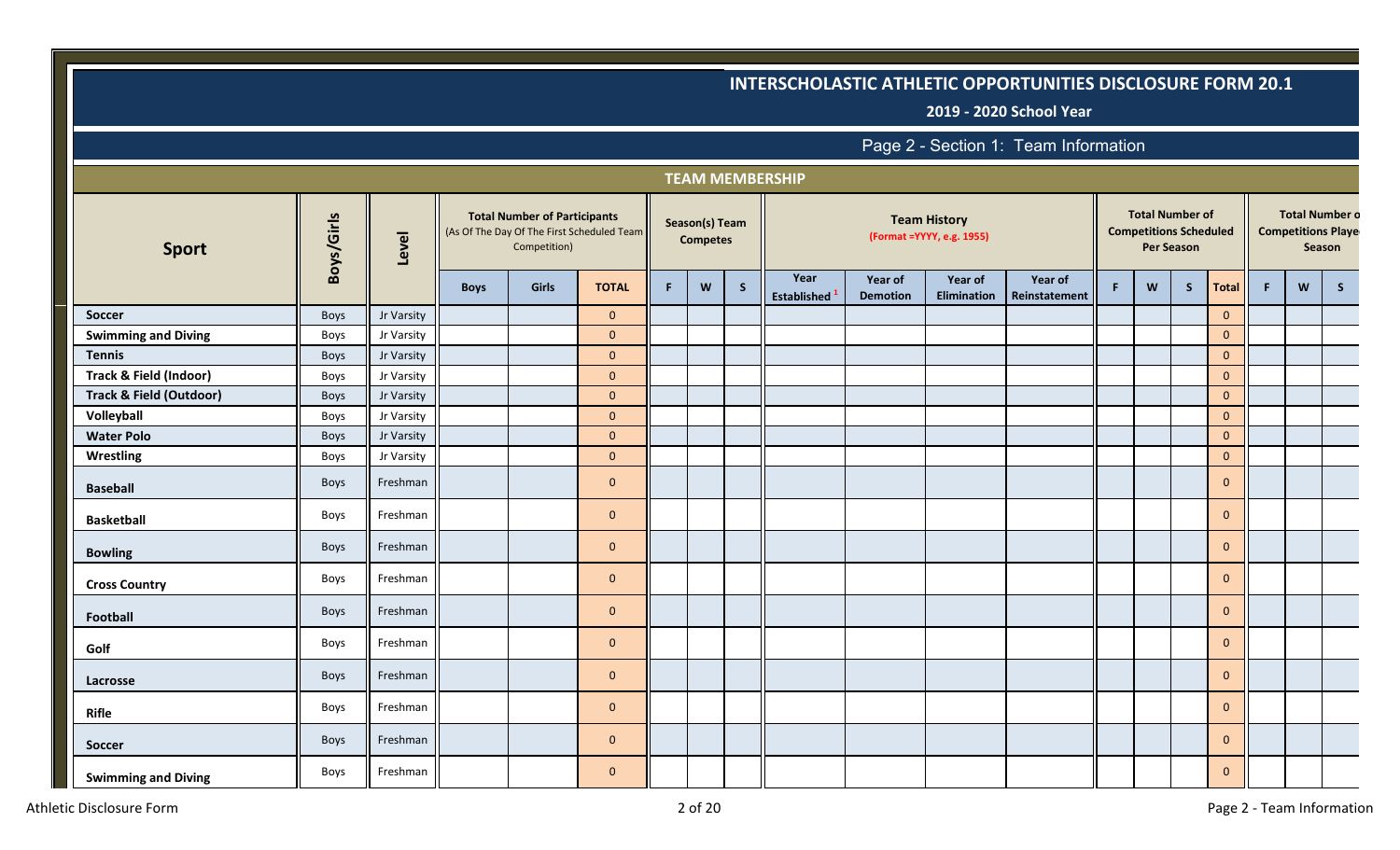**2019 - 2020 School Year**

|                                    |            |           |             |                                                     |                                            |     |                                   |   | <b>TEAM MEMBERSHIP</b>     |                            |                                                   |                          |             |                                                         |                   |              |                |        |                                                    |
|------------------------------------|------------|-----------|-------------|-----------------------------------------------------|--------------------------------------------|-----|-----------------------------------|---|----------------------------|----------------------------|---------------------------------------------------|--------------------------|-------------|---------------------------------------------------------|-------------------|--------------|----------------|--------|----------------------------------------------------|
| <b>Sport</b>                       | Boys/Girls | Level     |             | <b>Total Number of Participants</b><br>Competition) | (As Of The Day Of The First Scheduled Team |     | Season(s) Team<br><b>Competes</b> |   |                            |                            | <b>Team History</b><br>(Format = YYYY, e.g. 1955) |                          |             | <b>Total Number of</b><br><b>Competitions Scheduled</b> | <b>Per Season</b> |              |                | Season | <b>Total Number o</b><br><b>Competitions Playe</b> |
|                                    |            |           | <b>Boys</b> | Girls                                               | <b>TOTAL</b>                               | F   | W                                 | S | Year<br><b>Established</b> | Year of<br><b>Demotion</b> | Year of<br><b>Elimination</b>                     | Year of<br>Reinstatement | $\mathsf F$ | W                                                       | S                 | Total        | $\mathsf F$ .  | W      | S                                                  |
| <b>Tennis</b>                      | Boys       | Freshman  |             |                                                     | $\overline{0}$                             |     |                                   |   |                            |                            |                                                   |                          |             |                                                         |                   | $\mathbf{0}$ |                |        |                                                    |
| <b>Track &amp; Field (Indoor)</b>  | Boys       | Freshman  |             |                                                     | $\overline{0}$                             |     |                                   |   |                            |                            |                                                   |                          |             |                                                         |                   | $\mathbf{0}$ |                |        |                                                    |
| <b>Track &amp; Field (Outdoor)</b> | Boys       | Freshman  |             |                                                     | $\overline{0}$                             |     |                                   |   |                            |                            |                                                   |                          |             |                                                         |                   | $\mathbf{0}$ |                |        |                                                    |
| Volleyball                         | Boys       | Freshman  |             |                                                     | $\mathbf{0}$                               |     |                                   |   |                            |                            |                                                   |                          |             |                                                         |                   | $\mathbf 0$  |                |        |                                                    |
| <b>Water Polo</b>                  | Boys       | Freshman  |             |                                                     | $\overline{0}$                             |     |                                   |   |                            |                            |                                                   |                          |             |                                                         |                   | $\mathbf{0}$ |                |        |                                                    |
| <b>Wrestling</b>                   | Boys       | Freshman  |             |                                                     | $\mathbf 0$                                |     |                                   |   |                            |                            |                                                   |                          |             |                                                         |                   | $\mathbf 0$  |                |        |                                                    |
| <b>Baseball</b>                    | Boys       | 8th Grade |             |                                                     | $\mathbf{0}$                               |     |                                   |   |                            |                            |                                                   |                          |             |                                                         |                   | $\mathbf{0}$ |                |        |                                                    |
| <b>Basketball</b>                  | Boys       | 8th Grade |             |                                                     | $\mathbf{0}$                               |     | Yes                               |   |                            |                            |                                                   |                          |             | 16                                                      |                   | 16           |                | 16     |                                                    |
| <b>Bowling</b>                     | Boys       | 8th Grade |             |                                                     | $\overline{0}$                             |     |                                   |   |                            |                            |                                                   |                          |             |                                                         |                   | $\mathbf{0}$ |                |        |                                                    |
| <b>Cross Country</b>               | Boys       | 8th Grade |             |                                                     | $\overline{0}$                             |     |                                   |   |                            |                            |                                                   |                          |             |                                                         |                   | $\mathbf{0}$ |                |        |                                                    |
| <b>Football</b>                    | Boys       | 8th Grade | 11          |                                                     | 11                                         | Yes |                                   |   |                            |                            |                                                   |                          | 9           |                                                         |                   | 9            | 9              |        |                                                    |
| Golf                               | Boys       | 8th Grade |             |                                                     | $\mathbf 0$                                |     |                                   |   |                            |                            |                                                   |                          |             |                                                         |                   | $\mathbf{0}$ |                |        |                                                    |
| Lacrosse                           | Boys       | 8th Grade |             |                                                     | $\mathbf{0}$                               |     |                                   |   |                            |                            |                                                   |                          |             |                                                         |                   | $\mathbf{0}$ |                |        |                                                    |
| <b>Rifle</b>                       | Boys       | 8th Grade |             |                                                     | $\mathbf{0}$                               |     |                                   |   |                            |                            |                                                   |                          |             |                                                         |                   | $\mathbf{0}$ |                |        |                                                    |
| <b>Soccer</b>                      | Boys       | 8th Grade | $\mathbf 0$ |                                                     | $\mathbf{0}$                               | Yes |                                   |   |                            |                            |                                                   |                          | 5           |                                                         |                   | 5            | 5 <sup>1</sup> |        |                                                    |
| <b>Swimming and Diving</b>         | Boys       | 8th Grade |             |                                                     | $\mathbf{0}$                               |     |                                   |   |                            |                            |                                                   |                          |             |                                                         |                   | $\mathbf{0}$ |                |        |                                                    |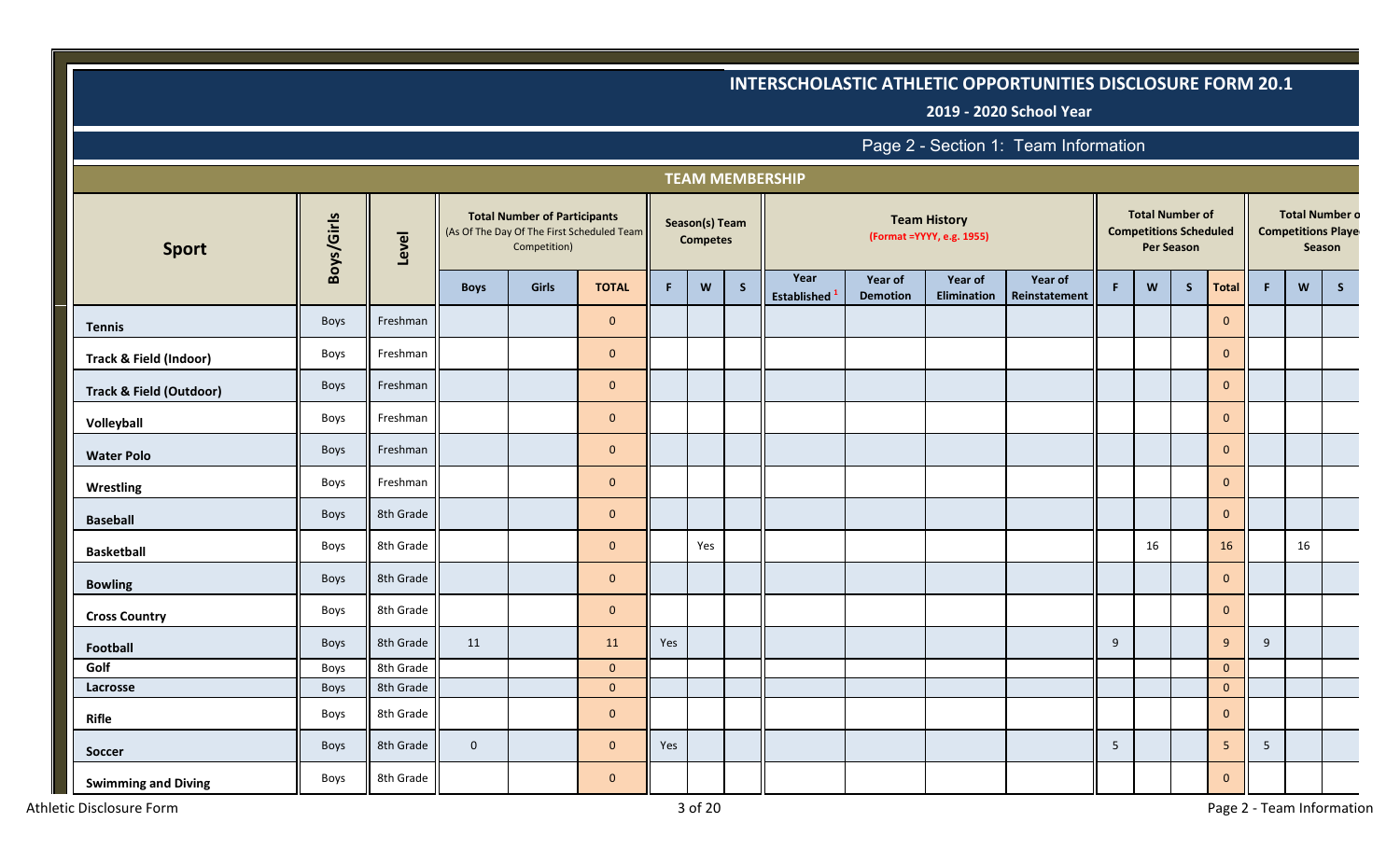**2019 - 2020 School Year**

|                                    |            |           |                |                                                     |                                            |     |                                   |     | <b>TEAM MEMBERSHIP</b>     |                            |                                                   |                          |                |                                                         |                   |                |    |    |                                                              |
|------------------------------------|------------|-----------|----------------|-----------------------------------------------------|--------------------------------------------|-----|-----------------------------------|-----|----------------------------|----------------------------|---------------------------------------------------|--------------------------|----------------|---------------------------------------------------------|-------------------|----------------|----|----|--------------------------------------------------------------|
| <b>Sport</b>                       | Boys/Girls | Level     |                | <b>Total Number of Participants</b><br>Competition) | (As Of The Day Of The First Scheduled Team |     | Season(s) Team<br><b>Competes</b> |     |                            |                            | <b>Team History</b><br>(Format = YYYY, e.g. 1955) |                          |                | <b>Total Number of</b><br><b>Competitions Scheduled</b> | <b>Per Season</b> |                |    |    | <b>Total Number o</b><br><b>Competitions Playe</b><br>Season |
|                                    |            |           | <b>Boys</b>    | <b>Girls</b>                                        | <b>TOTAL</b>                               | F.  | W                                 | S   | Year<br><b>Established</b> | Year of<br><b>Demotion</b> | Year of<br>Elimination                            | Year of<br>Reinstatement | F.             | W                                                       | S                 | <b>Total</b>   | F. | W  | $\mathsf{S}$                                                 |
| <b>Tennis</b>                      | Boys       | 8th Grade |                |                                                     | $\mathbf 0$                                |     |                                   |     |                            |                            |                                                   |                          |                |                                                         |                   | $\mathbf{0}$   |    |    |                                                              |
| Track & Field (Indoor)             | Boys       | 8th Grade |                |                                                     | $\mathbf{0}$                               |     |                                   |     |                            |                            |                                                   |                          |                |                                                         |                   | $\mathbf{0}$   |    |    |                                                              |
| <b>Track &amp; Field (Outdoor)</b> | Boys       | 8th Grade | $\overline{7}$ |                                                     | $\overline{7}$                             |     |                                   | Yes |                            |                            |                                                   |                          |                |                                                         | 6                 | 6              |    |    | $6\overline{6}$                                              |
| Volleyball                         | Boys       | 8th Grade |                |                                                     | $\mathbf{0}$                               |     |                                   |     |                            |                            |                                                   |                          |                |                                                         |                   | $\mathbf{0}$   |    |    |                                                              |
| <b>Water Polo</b>                  | Boys       | 8th Grade |                |                                                     | $\mathbf{0}$                               |     |                                   |     |                            |                            |                                                   |                          |                |                                                         |                   | $\overline{0}$ |    |    |                                                              |
| Wrestling                          | Boys       | 8th Grade |                |                                                     | $\mathbf 0$                                |     |                                   |     |                            |                            |                                                   |                          |                |                                                         |                   | $\mathbf{0}$   |    |    |                                                              |
| <b>Baseball</b>                    | Boys       | 7th Grade |                |                                                     | $\mathbf{0}$                               |     |                                   |     |                            |                            |                                                   |                          |                |                                                         |                   | $\mathbf{0}$   |    |    |                                                              |
| <b>Basketball</b>                  | Boys       | 7th Grade | 16             |                                                     | 16                                         |     | Yes                               |     |                            |                            |                                                   |                          |                | 16                                                      |                   | 16             |    | 16 |                                                              |
| <b>Bowling</b>                     | Boys       | 7th Grade |                |                                                     | $\mathbf 0$                                |     |                                   |     |                            |                            |                                                   |                          |                |                                                         |                   | $\mathbf{0}$   |    |    |                                                              |
| <b>Cross Country</b>               | Boys       | 7th Grade |                |                                                     | $\mathbf 0$                                |     |                                   |     |                            |                            |                                                   |                          |                |                                                         |                   | $\mathbf{0}$   |    |    |                                                              |
| Football                           | Boys       | 7th Grade | 8              |                                                     | 8                                          | Yes |                                   |     |                            |                            |                                                   |                          | 9              |                                                         |                   | 9              | 9  |    |                                                              |
| Golf                               | Boys       | 7th Grade |                |                                                     | $\mathbf{0}$                               |     |                                   |     |                            |                            |                                                   |                          |                |                                                         |                   | $\mathbf{0}$   |    |    |                                                              |
| Lacrosse                           | Boys       | 7th Grade |                |                                                     | $\mathbf{0}$                               |     |                                   |     |                            |                            |                                                   |                          |                |                                                         |                   | $\mathbf{0}$   |    |    |                                                              |
| <b>Rifle</b>                       | Boys       | 7th Grade |                |                                                     | $\mathbf{0}$                               |     |                                   |     |                            |                            |                                                   |                          |                |                                                         |                   | $\mathbf{0}$   |    |    |                                                              |
| Soccer                             | Boys       | 7th Grade | $\mathbf 0$    |                                                     | $\mathbf{0}$                               | Yes |                                   |     |                            |                            |                                                   |                          | $\overline{5}$ |                                                         |                   | 5              | 5  |    |                                                              |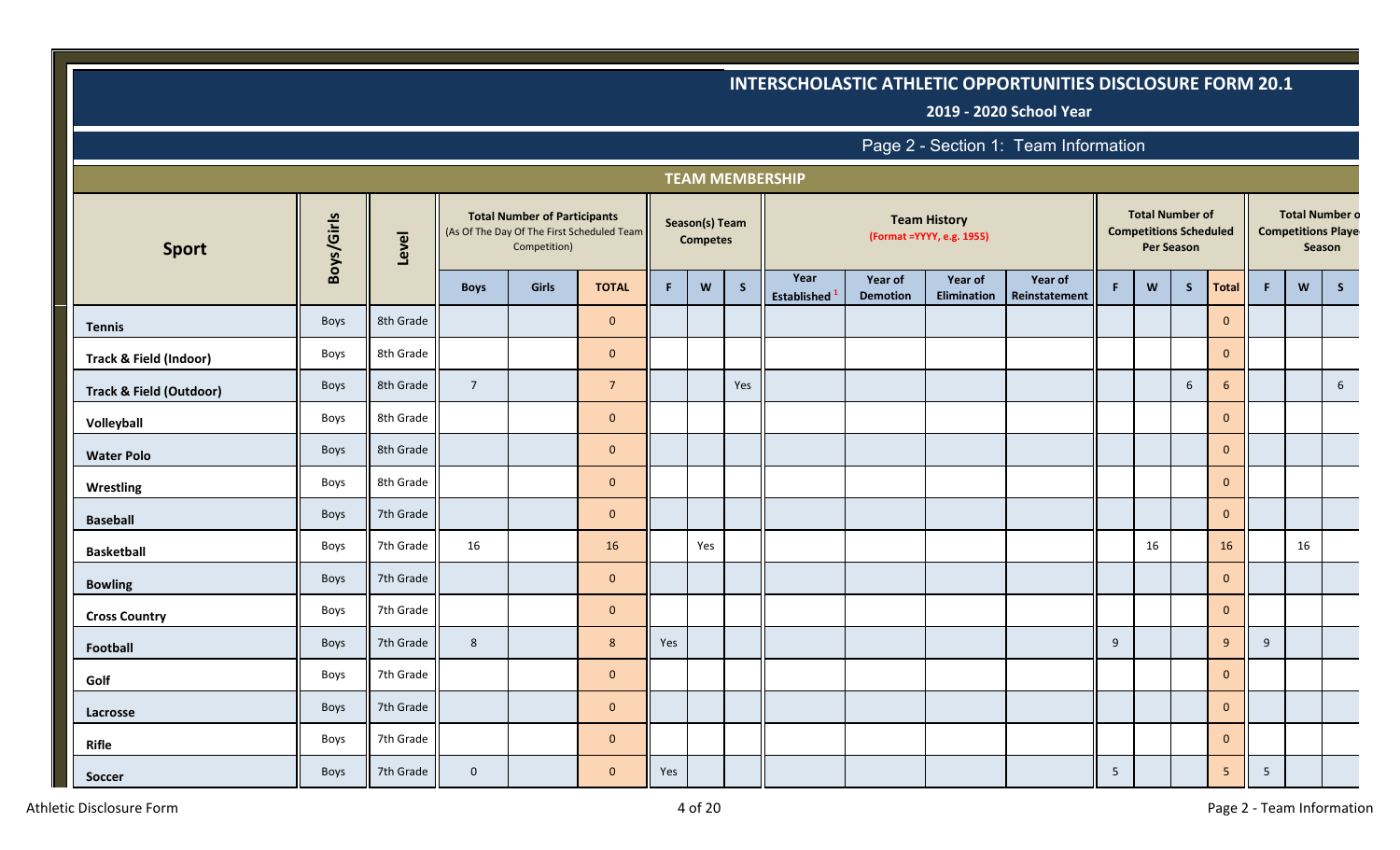**2019 - 2020 School Year**

|                                    |             |           |             |                                                     |                                            |     |                                   |              | <b>TEAM MEMBERSHIP</b>     |                            |                                                   |                          |    |                                                         |                   |              |    |    |                                                              |
|------------------------------------|-------------|-----------|-------------|-----------------------------------------------------|--------------------------------------------|-----|-----------------------------------|--------------|----------------------------|----------------------------|---------------------------------------------------|--------------------------|----|---------------------------------------------------------|-------------------|--------------|----|----|--------------------------------------------------------------|
| <b>Sport</b>                       | Boys/Girls  | Level     |             | <b>Total Number of Participants</b><br>Competition) | (As Of The Day Of The First Scheduled Team |     | Season(s) Team<br><b>Competes</b> |              |                            |                            | <b>Team History</b><br>(Format = YYYY, e.g. 1955) |                          |    | <b>Total Number of</b><br><b>Competitions Scheduled</b> | <b>Per Season</b> |              |    |    | <b>Total Number o</b><br><b>Competitions Playe</b><br>Season |
|                                    |             |           | <b>Boys</b> | Girls                                               | <b>TOTAL</b>                               | F.  | W                                 | $\mathsf{S}$ | Year<br><b>Established</b> | Year of<br><b>Demotion</b> | Year of<br>Elimination                            | Year of<br>Reinstatement | F. | W                                                       | S                 | <b>Total</b> | F. | W  | $\mathsf{S}$                                                 |
| <b>Swimming and Diving</b>         | Boys        | 7th Grade |             |                                                     | $\mathbf{0}$                               |     |                                   |              |                            |                            |                                                   |                          |    |                                                         |                   | $\mathbf{0}$ |    |    |                                                              |
| <b>Tennis</b>                      | Boys        | 7th Grade |             |                                                     | $\mathbf{0}$                               |     |                                   |              |                            |                            |                                                   |                          |    |                                                         |                   | $\mathbf{0}$ |    |    |                                                              |
| Track & Field (Indoor)             | Boys        | 7th Grade |             |                                                     | $\mathbf{0}$                               |     |                                   |              |                            |                            |                                                   |                          |    |                                                         |                   | $\mathbf{0}$ |    |    |                                                              |
| <b>Track &amp; Field (Outdoor)</b> | Boys        | 7th Grade | 12          |                                                     | 12                                         | Yes |                                   |              |                            |                            |                                                   |                          |    |                                                         | 6                 | 6            |    |    | $6\overline{6}$                                              |
| Volleyball                         | Boys        | 7th Grade |             |                                                     | $\mathbf{0}$                               |     |                                   |              |                            |                            |                                                   |                          |    |                                                         |                   | $\mathbf{0}$ |    |    |                                                              |
| <b>Water Polo</b>                  | <b>Boys</b> | 7th Grade |             |                                                     | $\mathbf 0$                                |     |                                   |              |                            |                            |                                                   |                          |    |                                                         |                   | $\mathbf{0}$ |    |    |                                                              |
| <b>Wrestling</b>                   | Boys        | 7th Grade |             |                                                     | $\mathbf{0}$                               |     |                                   |              |                            |                            |                                                   |                          |    |                                                         |                   | $\mathbf{0}$ |    |    |                                                              |
| <b>Basketball</b>                  | Girls       | Varsity   | 12          |                                                     | 12                                         |     | Yes                               |              |                            |                            |                                                   |                          |    | 22                                                      |                   | 22           |    | 22 |                                                              |
| <b>Bowling</b>                     | Girls       | Varsity   |             |                                                     | $\mathbf{0}$                               |     |                                   |              |                            |                            |                                                   |                          |    |                                                         |                   | $\mathbf{0}$ |    |    |                                                              |
| <b>Competitive Spirit</b>          | Girls       | Varsity   |             |                                                     | $\mathbf{0}$                               |     |                                   |              |                            |                            |                                                   |                          |    |                                                         |                   | $\mathbf 0$  |    |    |                                                              |
| <b>Cross Country</b>               | Girls       | Varsity   |             |                                                     | $\mathbf{0}$                               |     |                                   |              |                            |                            |                                                   |                          |    |                                                         |                   | $\mathbf{0}$ |    |    |                                                              |
| <b>Field Hockey</b>                | Girls       | Varsity   |             |                                                     | $\mathbf{0}$                               |     |                                   |              |                            |                            |                                                   |                          |    |                                                         |                   | $\mathbf{0}$ |    |    |                                                              |
| Golf                               | Girls       | Varsity   |             |                                                     | $\mathbf{0}$                               |     |                                   |              |                            |                            |                                                   |                          |    |                                                         |                   | $\mathbf{0}$ |    |    |                                                              |
| <b>Gymnastics</b>                  | Girls       | Varsity   |             |                                                     | $\mathbf{0}$                               |     |                                   |              |                            |                            |                                                   |                          |    |                                                         |                   | $\mathbf{0}$ |    |    |                                                              |
| Lacrosse                           | Girls       | Varsity   |             |                                                     | $\mathbf{0}$                               |     |                                   |              |                            |                            |                                                   |                          |    |                                                         |                   | $\mathbf 0$  |    |    |                                                              |
| <b>Rifle</b>                       | Girls       | Varsity   |             |                                                     | $\mathbf{0}$                               |     |                                   |              |                            |                            |                                                   |                          |    |                                                         |                   | $\mathbf 0$  |    |    |                                                              |
| Soccer                             | Girls       | Varsity   | 15          |                                                     | 15                                         | Yes |                                   |              |                            |                            |                                                   |                          | 9  |                                                         |                   | 9            | 9  |    |                                                              |
| Softball, Fast Pitch               | Girls       | Varsity   | 24          |                                                     | 24                                         |     |                                   | Yes          |                            |                            |                                                   |                          |    |                                                         | 17                | 17           |    |    | 17                                                           |
| <b>Swimming and Diving</b>         | Girls       | Varsity   | 16          |                                                     | 16                                         |     | Yes                               |              |                            |                            |                                                   |                          |    | 11                                                      |                   | 11           |    | 11 |                                                              |
| <b>Tennis</b>                      | Girls       | Varsity   |             |                                                     | $\mathbf{0}$                               |     |                                   |              |                            |                            |                                                   |                          |    |                                                         |                   | $\mathbf 0$  |    |    |                                                              |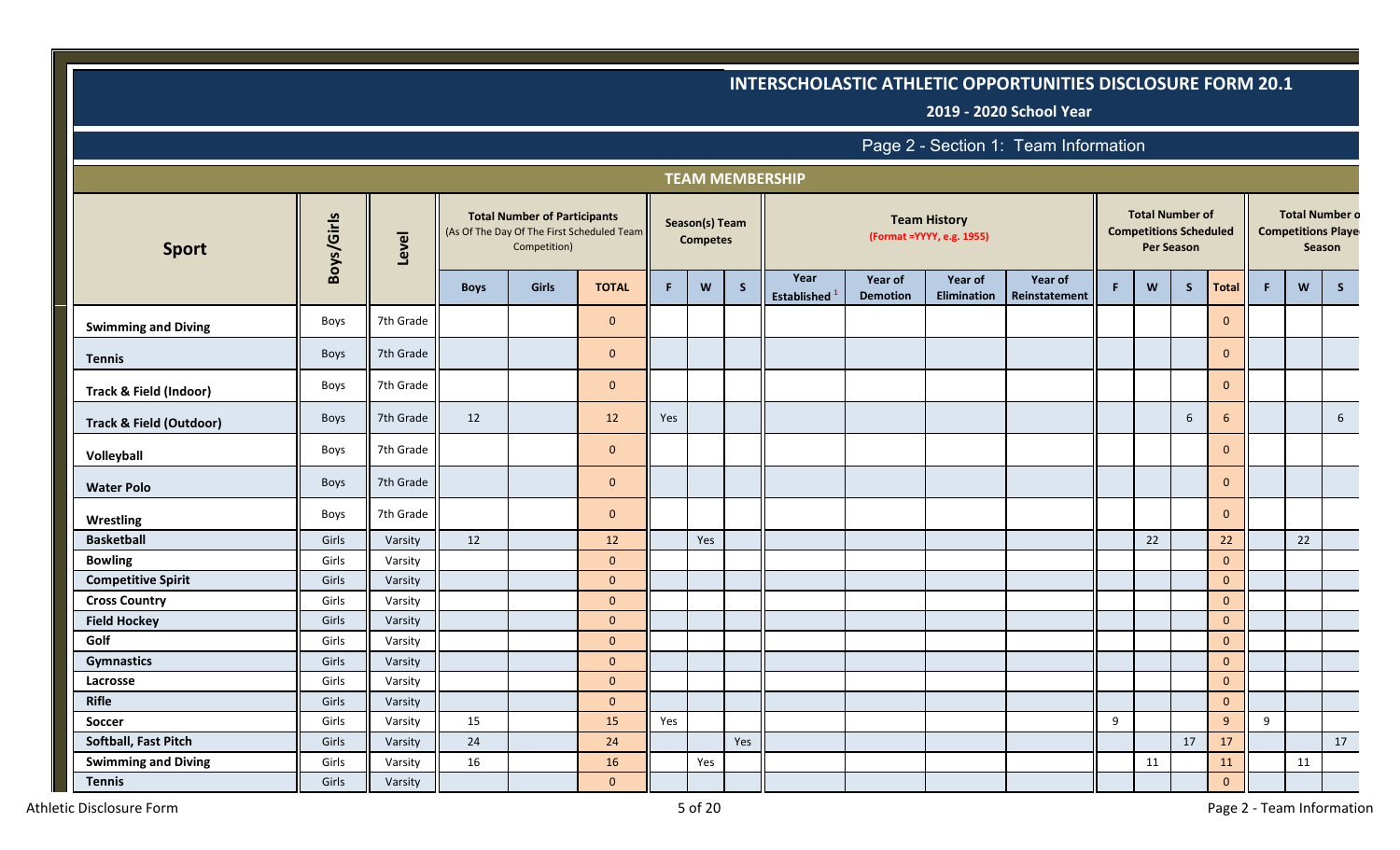**2019 - 2020 School Year**

|                                    |            |            |             |                                                     |                                            |     |                                   |              | <b>TEAM MEMBERSHIP</b>     |                            |                                                   |                          |    |                                                         |                   |              |    |   |                                                              |
|------------------------------------|------------|------------|-------------|-----------------------------------------------------|--------------------------------------------|-----|-----------------------------------|--------------|----------------------------|----------------------------|---------------------------------------------------|--------------------------|----|---------------------------------------------------------|-------------------|--------------|----|---|--------------------------------------------------------------|
| <b>Sport</b>                       | Boys/Girls | Level      |             | <b>Total Number of Participants</b><br>Competition) | (As Of The Day Of The First Scheduled Team |     | Season(s) Team<br><b>Competes</b> |              |                            |                            | <b>Team History</b><br>(Format = YYYY, e.g. 1955) |                          |    | <b>Total Number of</b><br><b>Competitions Scheduled</b> | <b>Per Season</b> |              |    |   | <b>Total Number o</b><br><b>Competitions Playe</b><br>Season |
|                                    |            |            | <b>Boys</b> | Girls                                               | <b>TOTAL</b>                               | F.  | W                                 | $\mathsf{S}$ | Year<br><b>Established</b> | Year of<br><b>Demotion</b> | Year of<br>Elimination                            | Year of<br>Reinstatement | F. | W                                                       | S                 | <b>Total</b> | F. | W | S                                                            |
| Track & Field (Indoor)             | Girls      | Varsity    |             |                                                     | $\overline{0}$                             |     |                                   |              |                            |                            |                                                   |                          |    |                                                         |                   | $\mathbf{0}$ |    |   |                                                              |
| <b>Track &amp; Field (Outdoor)</b> | Girls      | Varsity    | 16          |                                                     | 16                                         |     |                                   | Yes          |                            |                            |                                                   |                          |    |                                                         | 11                | 11           |    |   | 11                                                           |
| Volleyball                         | Girls      | Varsity    | 25          |                                                     | 25                                         | Yes |                                   |              |                            |                            |                                                   |                          | 18 |                                                         |                   | 18           | 18 |   |                                                              |
| <b>Water Polo</b>                  | Girls      | Varsity    |             |                                                     | $\mathbf{0}$                               |     |                                   |              |                            |                            |                                                   |                          |    |                                                         |                   | $\mathbf{0}$ |    |   |                                                              |
| <b>Basketball</b>                  | Girls      | Jr Varsity |             |                                                     | $\mathbf{0}$                               |     |                                   |              |                            |                            |                                                   |                          |    |                                                         |                   | $\mathbf{0}$ |    |   |                                                              |
| <b>Bowling</b>                     | Girls      | Jr Varsity |             |                                                     | $\mathbf{0}$                               |     |                                   |              |                            |                            |                                                   |                          |    |                                                         |                   | $\mathbf{0}$ |    |   |                                                              |
| <b>Competitive Spirit</b>          | Girls      | Jr Varsity |             |                                                     | $\mathbf{0}$                               |     |                                   |              |                            |                            |                                                   |                          |    |                                                         |                   | $\mathbf{0}$ |    |   |                                                              |
| <b>Cross Country</b>               | Girls      | Jr Varsity |             |                                                     | $\mathbf{0}$                               |     |                                   |              |                            |                            |                                                   |                          |    |                                                         |                   | $\mathbf{0}$ |    |   |                                                              |
| <b>Field Hockey</b>                | Girls      | Jr Varsity |             |                                                     | $\mathbf{0}$                               |     |                                   |              |                            |                            |                                                   |                          |    |                                                         |                   | $\mathbf{0}$ |    |   |                                                              |
| Golf                               | Girls      | Jr Varsity |             |                                                     | $\mathbf{0}$                               |     |                                   |              |                            |                            |                                                   |                          |    |                                                         |                   | $\mathbf 0$  |    |   |                                                              |
| <b>Gymnastics</b>                  | Girls      | Jr Varsity |             |                                                     | $\mathbf{0}$                               |     |                                   |              |                            |                            |                                                   |                          |    |                                                         |                   | $\mathbf 0$  |    |   |                                                              |
| Lacrosse                           | Girls      | Jr Varsity |             |                                                     | $\mathbf{0}$                               |     |                                   |              |                            |                            |                                                   |                          |    |                                                         |                   | $\mathbf 0$  |    |   |                                                              |
| Rifle                              | Girls      | Jr Varsity |             |                                                     | $\mathbf{0}$                               |     |                                   |              |                            |                            |                                                   |                          |    |                                                         |                   | $\mathbf{0}$ |    |   |                                                              |
| Soccer                             | Girls      | Jr Varsity |             |                                                     | $\mathbf{0}$                               |     |                                   |              |                            |                            |                                                   |                          |    |                                                         |                   | $\mathbf{0}$ |    |   |                                                              |
| Softball, Fast Pitch               | Girls      | Jr Varsity |             |                                                     | $\mathbf{0}$                               |     |                                   |              |                            |                            |                                                   |                          |    |                                                         |                   | $\mathbf{0}$ |    |   |                                                              |
| <b>Swimming and Diving</b>         | Girls      | Jr Varsity |             |                                                     | $\mathbf{0}$                               |     |                                   |              |                            |                            |                                                   |                          |    |                                                         |                   | $\mathbf{0}$ |    |   |                                                              |
| <b>Tennis</b>                      | Girls      | Jr Varsity |             |                                                     | $\mathbf{0}$                               |     |                                   |              |                            |                            |                                                   |                          |    |                                                         |                   | $\mathbf{0}$ |    |   |                                                              |
| Track & Field (Indoor)             | Girls      | Jr Varsity |             |                                                     | $\mathbf{0}$                               |     |                                   |              |                            |                            |                                                   |                          |    |                                                         |                   | $\mathbf{0}$ |    |   |                                                              |
| <b>Track &amp; Field (Outdoor)</b> | Girls      | Jr Varsity |             |                                                     | $\mathbf{0}$                               |     |                                   |              |                            |                            |                                                   |                          |    |                                                         |                   | $\mathbf{0}$ |    |   |                                                              |
| Volleyball                         | Girls      | Jr Varsity |             |                                                     | $\mathbf{0}$                               |     |                                   |              |                            |                            |                                                   |                          |    |                                                         |                   | $\mathbf 0$  |    |   |                                                              |
| <b>Water Polo</b>                  | Girls      | Jr Varsity |             |                                                     | $\mathbf{0}$                               |     |                                   |              |                            |                            |                                                   |                          |    |                                                         |                   | $\mathbf 0$  |    |   |                                                              |
| <b>Basketball</b>                  | Girls      | Freshman   |             |                                                     | $\mathbf{0}$                               |     |                                   |              |                            |                            |                                                   |                          |    |                                                         |                   | $\mathbf{0}$ |    |   |                                                              |
| <b>Bowling</b>                     | Girls      | Freshman   |             |                                                     | $\mathbf{0}$                               |     |                                   |              |                            |                            |                                                   |                          |    |                                                         |                   | $\mathbf{0}$ |    |   |                                                              |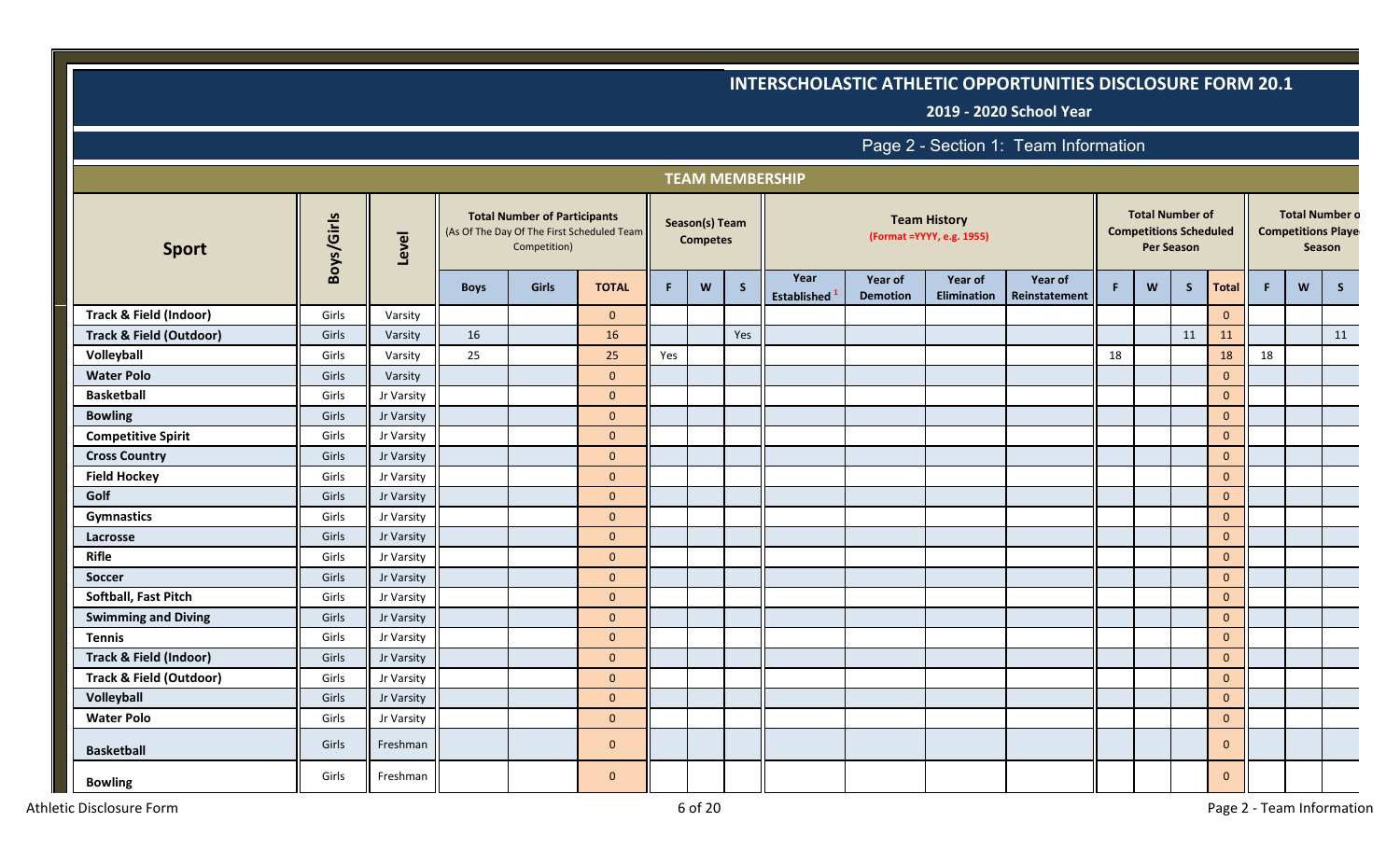**2019 - 2020 School Year**

|                                    |            |          |             |                                                     |                                            |   |                                   |              | <b>TEAM MEMBERSHIP</b>     |                            |                                                   |                          |    |                                                         |                   |                |    |   |                                                              |
|------------------------------------|------------|----------|-------------|-----------------------------------------------------|--------------------------------------------|---|-----------------------------------|--------------|----------------------------|----------------------------|---------------------------------------------------|--------------------------|----|---------------------------------------------------------|-------------------|----------------|----|---|--------------------------------------------------------------|
| <b>Sport</b>                       | Boys/Girls | Level    |             | <b>Total Number of Participants</b><br>Competition) | (As Of The Day Of The First Scheduled Team |   | Season(s) Team<br><b>Competes</b> |              |                            |                            | <b>Team History</b><br>(Format = YYYY, e.g. 1955) |                          |    | <b>Total Number of</b><br><b>Competitions Scheduled</b> | <b>Per Season</b> |                |    |   | <b>Total Number o</b><br><b>Competitions Playe</b><br>Season |
|                                    |            |          | <b>Boys</b> | Girls                                               | <b>TOTAL</b>                               | F | W                                 | $\mathsf{S}$ | Year<br><b>Established</b> | Year of<br><b>Demotion</b> | Year of<br>Elimination                            | Year of<br>Reinstatement | F. | W                                                       | S                 | Total          | F. | W | S                                                            |
| <b>Competitive Spirit</b>          | Girls      | Freshman |             |                                                     | $\mathbf 0$                                |   |                                   |              |                            |                            |                                                   |                          |    |                                                         |                   | $\mathbf{0}$   |    |   |                                                              |
| <b>Cross Country</b>               | Girls      | Freshman |             |                                                     | $\mathbf 0$                                |   |                                   |              |                            |                            |                                                   |                          |    |                                                         |                   | $\mathbf{0}$   |    |   |                                                              |
| <b>Field Hockey</b>                | Girls      | Freshman |             |                                                     | $\mathbf{0}$                               |   |                                   |              |                            |                            |                                                   |                          |    |                                                         |                   | $\mathbf{0}$   |    |   |                                                              |
| Golf                               | Girls      | Freshman |             |                                                     | $\mathbf 0$                                |   |                                   |              |                            |                            |                                                   |                          |    |                                                         |                   | $\mathbf{0}$   |    |   |                                                              |
| <b>Gymnastics</b>                  | Girls      | Freshman |             |                                                     | $\mathbf{0}$                               |   |                                   |              |                            |                            |                                                   |                          |    |                                                         |                   | $\overline{0}$ |    |   |                                                              |
| Lacrosse                           | Girls      | Freshman |             |                                                     | $\mathbf{0}$                               |   |                                   |              |                            |                            |                                                   |                          |    |                                                         |                   | $\mathbf{0}$   |    |   |                                                              |
| Rifle                              | Girls      | Freshman |             |                                                     | $\mathbf 0$                                |   |                                   |              |                            |                            |                                                   |                          |    |                                                         |                   | $\mathbf{0}$   |    |   |                                                              |
| Soccer                             | Girls      | Freshman |             |                                                     | $\mathbf 0$                                |   |                                   |              |                            |                            |                                                   |                          |    |                                                         |                   | $\mathbf{0}$   |    |   |                                                              |
| Softball, Fast Pitch               | Girls      | Freshman |             |                                                     | $\mathbf{0}$                               |   |                                   |              |                            |                            |                                                   |                          |    |                                                         |                   | $\mathbf{0}$   |    |   |                                                              |
| <b>Swimming and Diving</b>         | Girls      | Freshman |             |                                                     | $\mathbf{0}$                               |   |                                   |              |                            |                            |                                                   |                          |    |                                                         |                   | $\mathbf{0}$   |    |   |                                                              |
| <b>Tennis</b>                      | Girls      | Freshman |             |                                                     | $\mathbf{0}$                               |   |                                   |              |                            |                            |                                                   |                          |    |                                                         |                   | $\mathbf{0}$   |    |   |                                                              |
| Track & Field (Indoor)             | Girls      | Freshman |             |                                                     | $\mathbf{0}$                               |   |                                   |              |                            |                            |                                                   |                          |    |                                                         |                   | $\mathbf 0$    |    |   |                                                              |
| <b>Track &amp; Field (Outdoor)</b> | Girls      | Freshman |             |                                                     | $\mathbf{0}$                               |   |                                   |              |                            |                            |                                                   |                          |    |                                                         |                   | $\mathbf{0}$   |    |   |                                                              |
| Volleyball                         | Girls      | Freshman |             |                                                     | $\mathbf{0}$                               |   |                                   |              |                            |                            |                                                   |                          |    |                                                         |                   | $\mathbf{0}$   |    |   |                                                              |
| <b>Water Polo</b>                  | Girls      | Freshman |             |                                                     | $\mathbf{0}$                               |   |                                   |              |                            |                            |                                                   |                          |    |                                                         |                   | $\mathbf{0}$   |    |   |                                                              |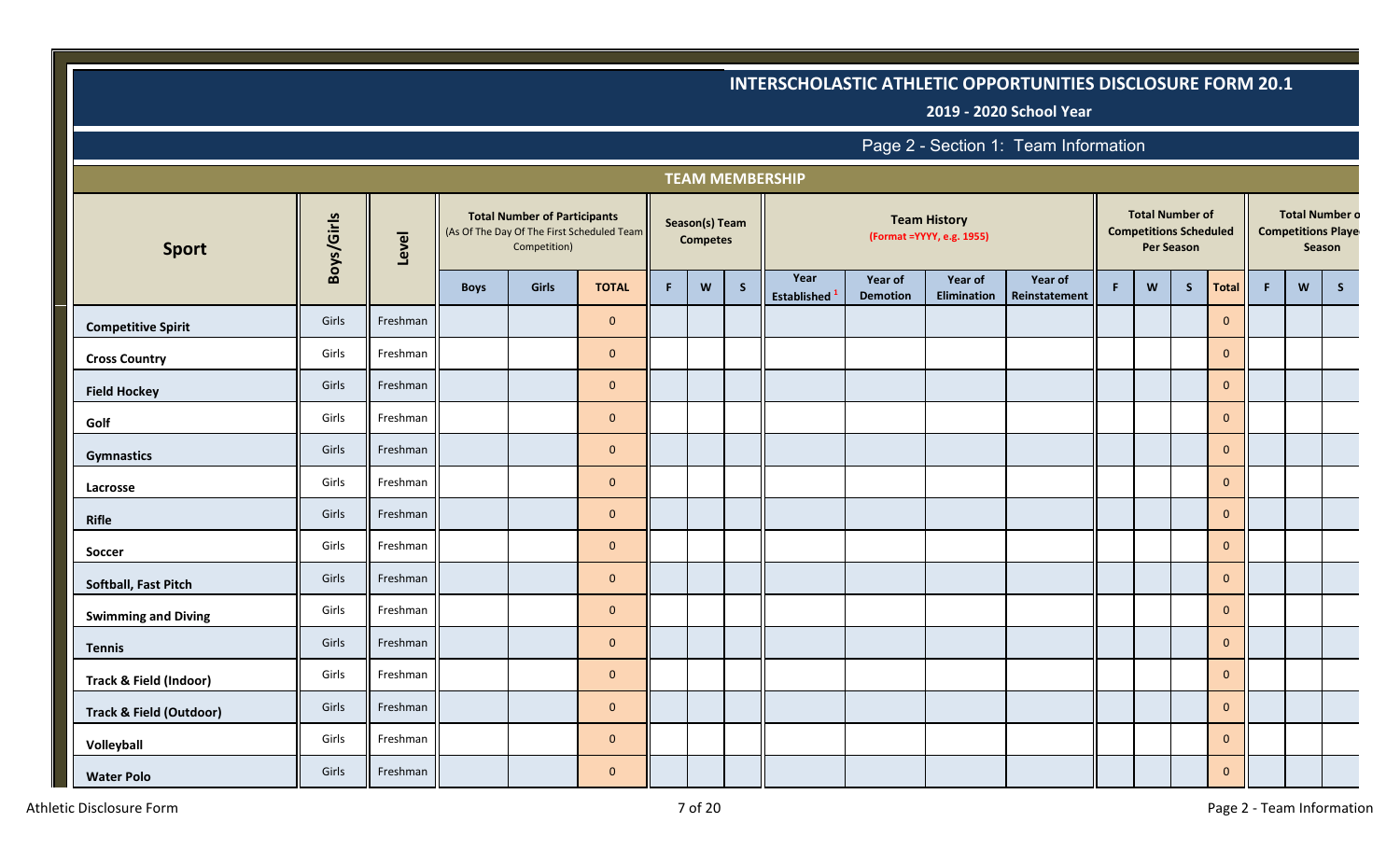**2019 - 2020 School Year**

|                                    |            |           |                |                                                                                                   |                |     |                                   |     | <b>TEAM MEMBERSHIP</b>     |                            |                                                   |                          |                 |                                                         |                   |              |                |    |                                                              |
|------------------------------------|------------|-----------|----------------|---------------------------------------------------------------------------------------------------|----------------|-----|-----------------------------------|-----|----------------------------|----------------------------|---------------------------------------------------|--------------------------|-----------------|---------------------------------------------------------|-------------------|--------------|----------------|----|--------------------------------------------------------------|
| <b>Sport</b>                       | Boys/Girls | Level     |                | <b>Total Number of Participants</b><br>(As Of The Day Of The First Scheduled Team<br>Competition) |                |     | Season(s) Team<br><b>Competes</b> |     |                            |                            | <b>Team History</b><br>(Format = YYYY, e.g. 1955) |                          |                 | <b>Total Number of</b><br><b>Competitions Scheduled</b> | <b>Per Season</b> |              |                |    | <b>Total Number o</b><br><b>Competitions Playe</b><br>Season |
|                                    |            |           | <b>Boys</b>    | Girls                                                                                             | <b>TOTAL</b>   | F.  | W                                 | S   | Year<br><b>Established</b> | Year of<br><b>Demotion</b> | Year of<br>Elimination                            | Year of<br>Reinstatement | F.              | W                                                       | S                 | <b>Total</b> | F.             | W  | $\mathsf{S}$                                                 |
| <b>Basketball</b>                  | Girls      | 8th Grade | 14             |                                                                                                   | 14             |     | Yes                               |     |                            |                            |                                                   |                          |                 | 14                                                      |                   | 14           |                | 14 |                                                              |
| <b>Bowling</b>                     | Girls      | 8th Grade |                |                                                                                                   | $\overline{0}$ |     |                                   |     |                            |                            |                                                   |                          |                 |                                                         |                   | $\mathbf{0}$ |                |    |                                                              |
| <b>Competitive Spirit</b>          | Girls      | 8th Grade |                |                                                                                                   | $\overline{0}$ |     |                                   |     |                            |                            |                                                   |                          |                 |                                                         |                   | $\mathbf{0}$ |                |    |                                                              |
| <b>Cross Country</b>               | Girls      | 8th Grade |                |                                                                                                   | $\mathbf{0}$   |     |                                   |     |                            |                            |                                                   |                          |                 |                                                         |                   | $\mathbf{0}$ |                |    |                                                              |
| <b>Field Hockey</b>                | Girls      | 8th Grade |                |                                                                                                   | $\mathbf 0$    |     |                                   |     |                            |                            |                                                   |                          |                 |                                                         |                   | $\mathbf{0}$ |                |    |                                                              |
| Golf                               | Girls      | 8th Grade |                |                                                                                                   | $\overline{0}$ |     |                                   |     |                            |                            |                                                   |                          |                 |                                                         |                   | $\mathbf{0}$ |                |    |                                                              |
| <b>Gymnastics</b>                  | Girls      | 8th Grade |                |                                                                                                   | $\overline{0}$ |     |                                   |     |                            |                            |                                                   |                          |                 |                                                         |                   | $\mathbf{0}$ |                |    |                                                              |
| Lacrosse                           | Girls      | 8th Grade |                |                                                                                                   | $\mathbf 0$    |     |                                   |     |                            |                            |                                                   |                          |                 |                                                         |                   | $\mathbf{0}$ |                |    |                                                              |
| <b>Rifle</b>                       | Girls      | 8th Grade |                |                                                                                                   | $\mathbf 0$    |     |                                   |     |                            |                            |                                                   |                          |                 |                                                         |                   | $\mathbf 0$  |                |    |                                                              |
| Soccer                             | Girls      | 8th Grade | $\mathbf 0$    |                                                                                                   | $\overline{0}$ | Yes |                                   |     |                            |                            |                                                   |                          | $5\overline{)}$ |                                                         |                   | 5            | 5 <sub>1</sub> |    |                                                              |
| Softball, Fast Pitch               | Girls      | 8th Grade |                |                                                                                                   | $\overline{0}$ |     |                                   |     |                            |                            |                                                   |                          |                 |                                                         |                   | $\mathbf{0}$ |                |    |                                                              |
| <b>Swimming and Diving</b>         | Girls      | 8th Grade |                |                                                                                                   | $\overline{0}$ |     |                                   |     |                            |                            |                                                   |                          |                 |                                                         |                   | $\mathbf{0}$ |                |    |                                                              |
| <b>Tennis</b>                      | Girls      | 8th Grade |                |                                                                                                   | $\mathbf{0}$   |     |                                   |     |                            |                            |                                                   |                          |                 |                                                         |                   | $\mathbf{0}$ |                |    |                                                              |
| <b>Track &amp; Field (Indoor)</b>  | Girls      | 8th Grade |                |                                                                                                   | $\mathbf{0}$   |     |                                   |     |                            |                            |                                                   |                          |                 |                                                         |                   | $\mathbf{0}$ |                |    |                                                              |
| <b>Track &amp; Field (Outdoor)</b> | Girls      | 8th Grade | $\overline{7}$ |                                                                                                   | $\overline{7}$ |     |                                   | Yes |                            |                            |                                                   |                          |                 |                                                         | 6                 | 6            |                |    | 6                                                            |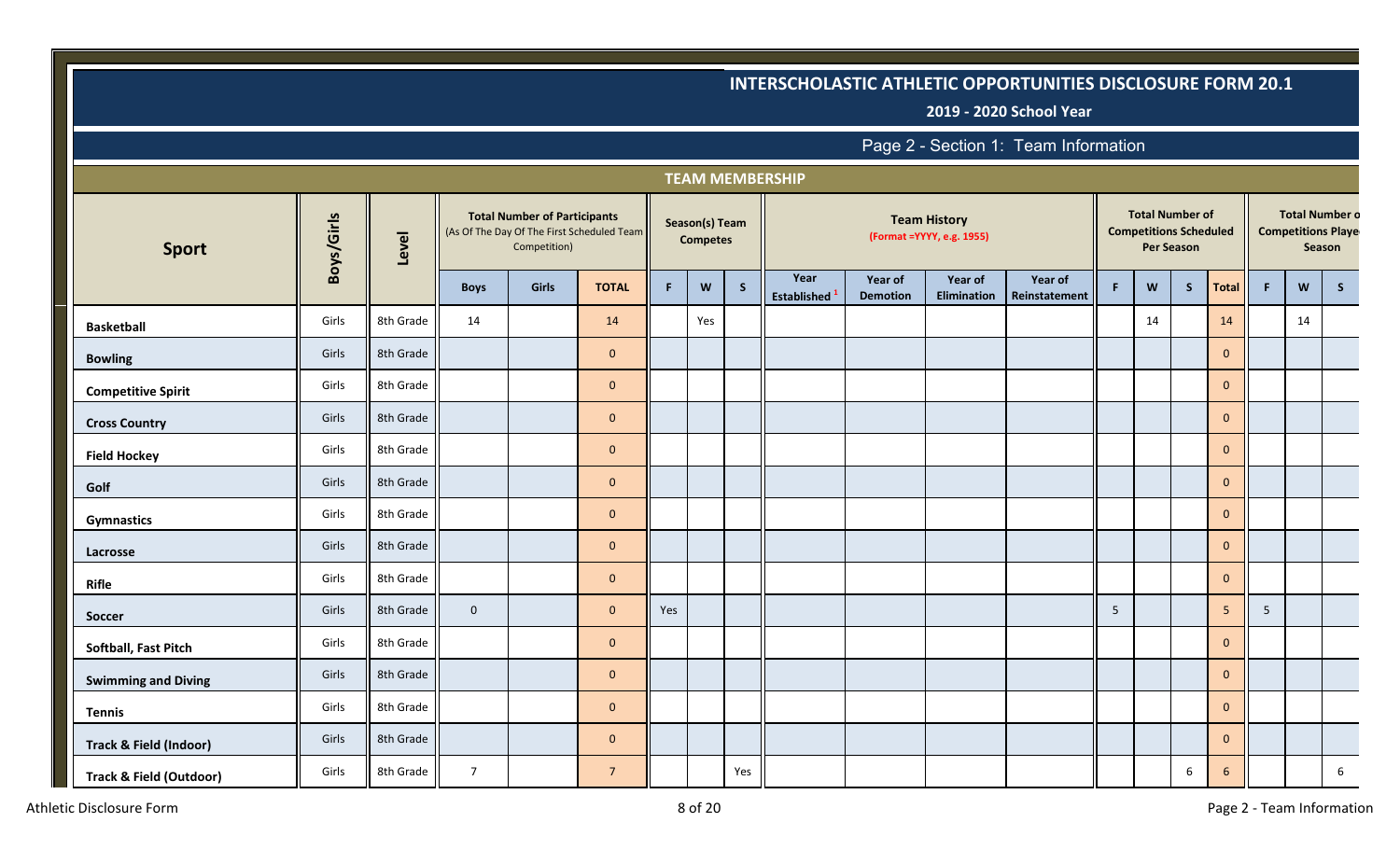**2019 - 2020 School Year**

|                            |            |           |             |                                                                                                   |                |     |                                   |              | <b>TEAM MEMBERSHIP</b>     |                            |                                                   |                          |    |                                                         |                   |              |    |    |                                                               |
|----------------------------|------------|-----------|-------------|---------------------------------------------------------------------------------------------------|----------------|-----|-----------------------------------|--------------|----------------------------|----------------------------|---------------------------------------------------|--------------------------|----|---------------------------------------------------------|-------------------|--------------|----|----|---------------------------------------------------------------|
| <b>Sport</b>               | Boys/Girls | Level     |             | <b>Total Number of Participants</b><br>(As Of The Day Of The First Scheduled Team<br>Competition) |                |     | Season(s) Team<br><b>Competes</b> |              |                            |                            | <b>Team History</b><br>(Format = YYYY, e.g. 1955) |                          |    | <b>Total Number of</b><br><b>Competitions Scheduled</b> | <b>Per Season</b> |              |    |    | <b>Total Number o</b><br><b>Competitions Player</b><br>Season |
|                            |            |           | <b>Boys</b> | Girls                                                                                             | <b>TOTAL</b>   | F.  | <b>W</b>                          | $\mathsf{S}$ | Year<br><b>Established</b> | Year of<br><b>Demotion</b> | Year of<br>Elimination                            | Year of<br>Reinstatement | F  | W                                                       | S                 | Total        | F. | W  | $\mathsf{S}$                                                  |
| Volleyball                 | Girls      | 8th Grade | 14          |                                                                                                   | 14             | Yes |                                   |              |                            |                            |                                                   |                          | 12 |                                                         |                   | 12           | 12 |    |                                                               |
| <b>Water Polo</b>          | Girls      | 8th Grade |             |                                                                                                   | $\mathbf{0}$   |     |                                   |              |                            |                            |                                                   |                          |    |                                                         |                   | $\mathbf{0}$ |    |    |                                                               |
| <b>Basketball</b>          | Girls      | 7th Grade | 13          |                                                                                                   | 13             |     | Yes                               |              |                            |                            |                                                   |                          |    | 14                                                      |                   | 14           |    | 14 |                                                               |
| <b>Bowling</b>             | Girls      | 7th Grade |             |                                                                                                   | $\mathbf{0}$   |     |                                   |              |                            |                            |                                                   |                          |    |                                                         |                   | $\mathbf{0}$ |    |    |                                                               |
| <b>Competitive Spirit</b>  | Girls      | 7th Grade |             |                                                                                                   | $\overline{0}$ |     |                                   |              |                            |                            |                                                   |                          |    |                                                         |                   | $\mathbf{0}$ |    |    |                                                               |
| <b>Cross Country</b>       | Girls      | 7th Grade |             |                                                                                                   | $\overline{0}$ |     |                                   |              |                            |                            |                                                   |                          |    |                                                         |                   | $\mathbf{0}$ |    |    |                                                               |
| <b>Field Hockey</b>        | Girls      | 7th Grade |             |                                                                                                   | $\mathbf{0}$   |     |                                   |              |                            |                            |                                                   |                          |    |                                                         |                   | $\mathbf{0}$ |    |    |                                                               |
| Golf                       | Girls      | 7th Grade |             |                                                                                                   | $\overline{0}$ |     |                                   |              |                            |                            |                                                   |                          |    |                                                         |                   | $\mathbf{0}$ |    |    |                                                               |
| <b>Gymnastics</b>          | Girls      | 7th Grade |             |                                                                                                   | $\mathbf{0}$   |     |                                   |              |                            |                            |                                                   |                          |    |                                                         |                   | $\mathbf{0}$ |    |    |                                                               |
| Lacrosse                   | Girls      | 7th Grade |             |                                                                                                   | $\mathbf{0}$   |     |                                   |              |                            |                            |                                                   |                          |    |                                                         |                   | $\mathbf{0}$ |    |    |                                                               |
| <b>Rifle</b>               | Girls      | 7th Grade |             |                                                                                                   | $\mathbf{0}$   |     |                                   |              |                            |                            |                                                   |                          |    |                                                         |                   | $\mathbf{0}$ |    |    |                                                               |
| Soccer                     | Girls      | 7th Grade | $\mathbf 0$ |                                                                                                   | $\mathbf{0}$   | Yes |                                   |              |                            |                            |                                                   |                          | 5  |                                                         |                   | 5            | 5  |    |                                                               |
| Softball, Fast Pitch       | Girls      | 7th Grade |             |                                                                                                   | $\mathbf{0}$   |     |                                   |              |                            |                            |                                                   |                          |    |                                                         |                   | $\mathbf{0}$ |    |    |                                                               |
| <b>Swimming and Diving</b> | Girls      | 7th Grade |             |                                                                                                   | $\mathbf{0}$   |     |                                   |              |                            |                            |                                                   |                          |    |                                                         |                   | $\mathbf{0}$ |    |    |                                                               |
| <b>Tennis</b>              | Girls      | 7th Grade |             |                                                                                                   | $\mathbf{0}$   |     |                                   |              |                            |                            |                                                   |                          |    |                                                         |                   | $\mathbf{0}$ |    |    |                                                               |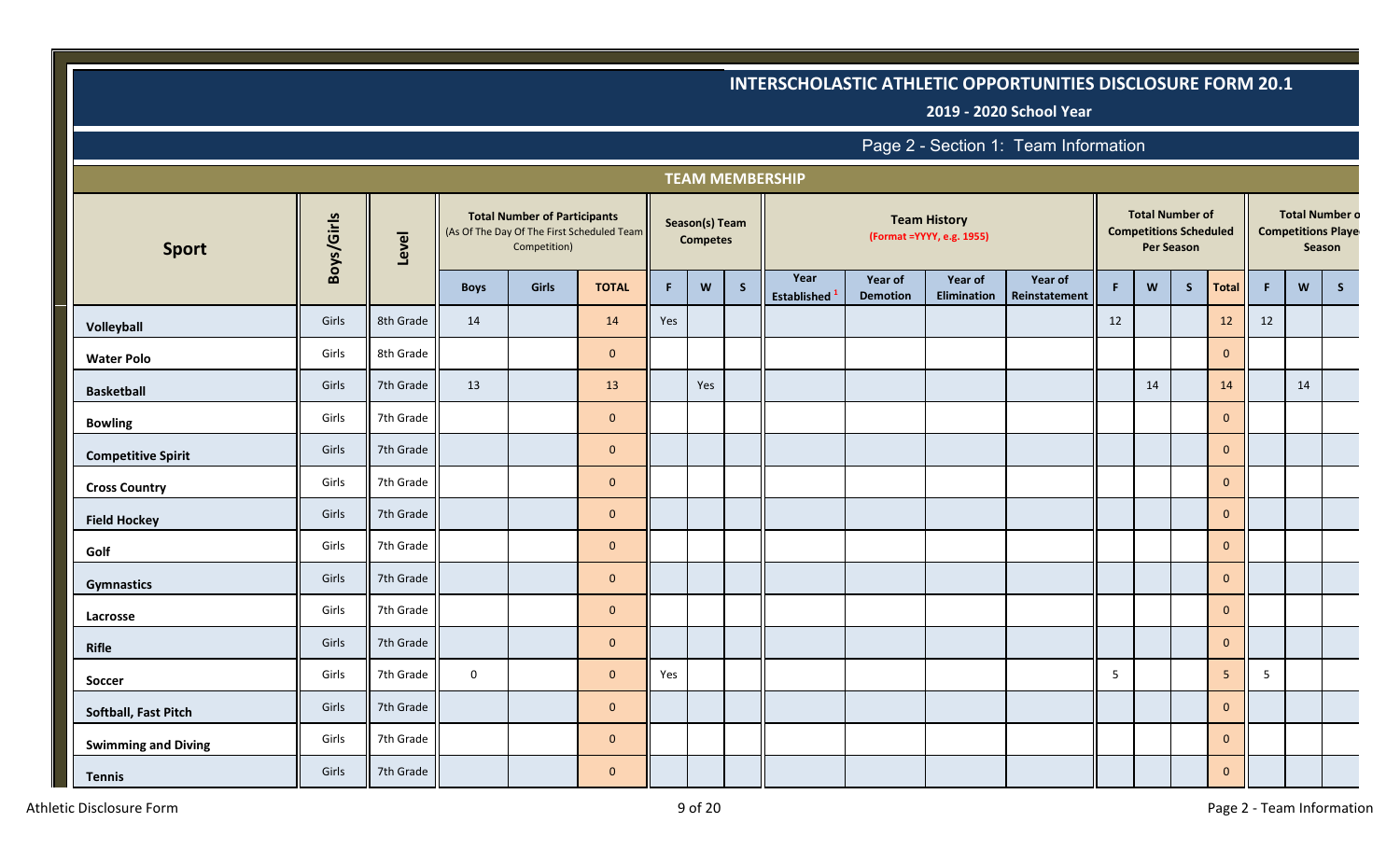|                                                                                                 |                                                                                                                                                                                                                                                                                                                                                                                                                                       |           |             |              |              |     |   |     |                    |                 |                    | <b>INTERSCHOLASTIC ATHLETIC OPPORTUNITIES DISCLOSURE FORM 20.1</b><br>2019 - 2020 School Year |    |   |              |              |    |   |    |
|-------------------------------------------------------------------------------------------------|---------------------------------------------------------------------------------------------------------------------------------------------------------------------------------------------------------------------------------------------------------------------------------------------------------------------------------------------------------------------------------------------------------------------------------------|-----------|-------------|--------------|--------------|-----|---|-----|--------------------|-----------------|--------------------|-----------------------------------------------------------------------------------------------|----|---|--------------|--------------|----|---|----|
|                                                                                                 |                                                                                                                                                                                                                                                                                                                                                                                                                                       |           |             |              |              |     |   |     |                    |                 |                    | Page 2 - Section 1: Team Information                                                          |    |   |              |              |    |   |    |
|                                                                                                 |                                                                                                                                                                                                                                                                                                                                                                                                                                       |           |             |              |              |     |   |     |                    |                 |                    |                                                                                               |    |   |              |              |    |   |    |
| <b>Sport</b>                                                                                    | <b>TEAM MEMBERSHIP</b><br><b>Total Number o</b><br><b>Total Number of</b><br><b>Total Number of Participants</b><br>Boys/Girls<br><b>Team History</b><br>Season(s) Team<br><b>Competitions Scheduled</b><br><b>Competitions Playe</b><br>(As Of The Day Of The First Scheduled Team<br>Level<br>(Format = YYYY, e.g. 1955)<br><b>Competes</b><br>Competition)<br><b>Per Season</b><br>Season<br>Year<br>Year of<br>Year of<br>Year of |           |             |              |              |     |   |     |                    |                 |                    |                                                                                               |    |   |              |              |    |   |    |
|                                                                                                 |                                                                                                                                                                                                                                                                                                                                                                                                                                       |           | <b>Boys</b> | <b>Girls</b> | <b>TOTAL</b> | F.  | W | -S  | <b>Established</b> | <b>Demotion</b> | <b>Elimination</b> | Reinstatement                                                                                 |    | W | $\mathsf{S}$ | Total        | F. | W | -S |
| <b>Track &amp; Field (Indoor)</b>                                                               | Girls                                                                                                                                                                                                                                                                                                                                                                                                                                 | 7th Grade |             |              | $\mathbf 0$  |     |   |     |                    |                 |                    |                                                                                               |    |   |              | $\mathbf{0}$ |    |   |    |
| <b>Track &amp; Field (Outdoor)</b>                                                              | Girls                                                                                                                                                                                                                                                                                                                                                                                                                                 | 7th Grade | 13          |              | 13           |     |   | Yes |                    |                 |                    |                                                                                               |    |   | 6            | -6           |    |   | 6  |
| Volleyball                                                                                      | Girls                                                                                                                                                                                                                                                                                                                                                                                                                                 | 7th Grade | 10          |              | 10           | Yes |   |     |                    |                 |                    |                                                                                               | 12 |   |              | 12           | 12 |   |    |
| <b>Water Polo</b>                                                                               | Girls                                                                                                                                                                                                                                                                                                                                                                                                                                 | 7th Grade |             |              | $\mathbf 0$  |     |   |     |                    |                 |                    |                                                                                               |    |   |              | $\mathbf{0}$ |    |   |    |
| $^1$ For initial submission and for interscholastic athletic teams that were newly established. |                                                                                                                                                                                                                                                                                                                                                                                                                                       |           |             |              |              |     |   |     |                    |                 |                    |                                                                                               |    |   |              |              |    |   |    |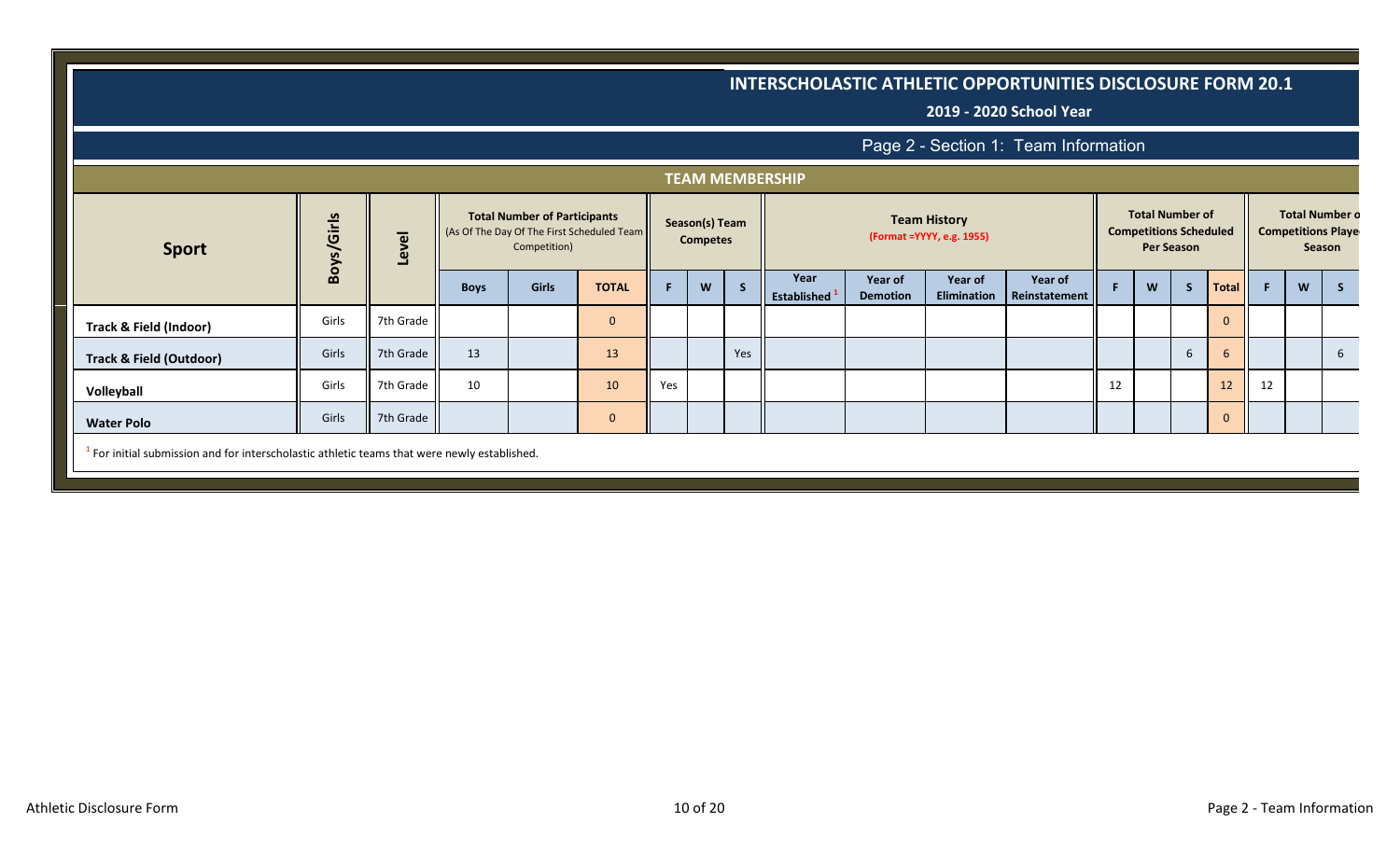|                                    |                |                  |                                   |                  |                  | <b>COACHES &amp; TRAINERS</b> |                                                                            |                  |                  |
|------------------------------------|----------------|------------------|-----------------------------------|------------------|------------------|-------------------------------|----------------------------------------------------------------------------|------------------|------------------|
|                                    | d Per          |                  | <b>NUMBER OF COACHES PER TEAM</b> |                  |                  |                               | PERCENTAGE OF TIME SPENT BY EACH<br><b>ATHLETIC TRAINER WITH EACH TEAM</b> |                  |                  |
| <b>Sport</b>                       |                |                  | Head                              |                  | <b>Assistant</b> | <b>Trainer 1</b>              | <b>Trainer 2</b>                                                           | <b>Trainer 3</b> | <b>Trainer 4</b> |
|                                    | <b>Total</b>   | <b>Full Time</b> | <b>Part Time</b>                  | <b>Full Time</b> | <b>Part Time</b> | 0.00%                         | 0.00%                                                                      | 0.00%            | 0.00%            |
| <b>Baseball</b>                    | 18             |                  |                                   |                  |                  | 0.00%                         | 0.00%                                                                      | 0.00%            | 0.00%            |
| <b>Basketball</b>                  | 22             |                  |                                   |                  |                  | 0.00%                         | 0.00%                                                                      | 0.00%            | 0.00%            |
| <b>Bowling</b>                     | $\mathbf{0}$   |                  |                                   |                  |                  | 0.00%                         | 0.00%                                                                      | 0.00%            | 0.00%            |
| <b>Cross Country</b>               | $\overline{0}$ |                  |                                   |                  |                  | 0.00%                         | 0.00%                                                                      | 0.00%            | 0.00%            |
| <b>Football</b>                    | 11             |                  |                                   |                  |                  | 0.00%                         | 0.00%                                                                      | 0.00%            | 0.00%            |
| Golf                               | 14             |                  |                                   |                  |                  | 0.00%                         | 0.00%                                                                      | 0.00%            | 0.00%            |
| Lacrosse                           | $\mathbf 0$    |                  |                                   |                  |                  | 0.00%                         | 0.00%                                                                      | 0.00%            | 0.00%            |
| <b>Rifle</b>                       | 6              |                  |                                   |                  |                  | 0.00%                         | 0.00%                                                                      | 0.00%            | 0.00%            |
| <b>Soccer</b>                      | 8              |                  |                                   |                  |                  | 0.00%                         | 0.00%                                                                      | 0.00%            | 0.00%            |
| <b>Swimming and Diving</b>         | 11             |                  |                                   |                  |                  | 0.00%                         | 0.00%                                                                      | 0.00%            | 0.00%            |
| <b>Tennis</b>                      | $\mathbf 0$    |                  |                                   |                  |                  | 0.00%                         | 0.00%                                                                      | 0.00%            | 0.00%            |
| <b>Track &amp; Field (Indoor)</b>  | $\overline{0}$ |                  |                                   |                  |                  | 0.00%                         | 0.00%                                                                      | 0.00%            | 0.00%            |
| <b>Track &amp; Field (Outdoor)</b> | 11             |                  |                                   |                  |                  | 0.00%                         | 0.00%                                                                      | 0.00%            | 0.00%            |
| Volleyball                         | $\mathbf{0}$   |                  |                                   |                  |                  | 0.00%                         | 0.00%                                                                      | 0.00%            | 0.00%            |
| <b>Water Polo</b>                  | $\overline{0}$ |                  |                                   |                  |                  | 0.00%                         | 0.00%                                                                      | 0.00%            | 0.00%            |
| Wrestling                          | $\mathbf 0$    |                  |                                   |                  |                  | 0.00%                         | 0.00%                                                                      | 0.00%            | 0.00%            |
| <b>Baseball</b>                    | $\mathbf 0$    |                  |                                   |                  |                  | 0.00%                         | 0.00%                                                                      | 0.00%            | 0.00%            |
| <b>Basketball</b>                  | $\mathbf{0}$   |                  |                                   |                  |                  | 0.00%                         | 0.00%                                                                      | 0.00%            | 0.00%            |
| <b>Bowling</b>                     | $\mathbf 0$    |                  |                                   |                  |                  | 0.00%                         | 0.00%                                                                      | 0.00%            | 0.00%            |
| <b>Cross Country</b>               | $\mathbf 0$    |                  |                                   |                  |                  | 0.00%                         | 0.00%                                                                      | 0.00%            | 0.00%            |
| <b>Football</b>                    | $\mathbf 0$    |                  |                                   |                  |                  | 0.00%                         | 0.00%                                                                      | 0.00%            | 0.00%            |
| Golf                               | $\mathbf 0$    |                  |                                   |                  |                  | 0.00%                         | 0.00%                                                                      | 0.00%            | 0.00%            |
| Lacrosse                           | $\mathbf 0$    |                  |                                   |                  |                  | 0.00%                         | 0.00%                                                                      | 0.00%            | 0.00%            |
| <b>Rifle</b>                       | $\mathbf{0}$   |                  |                                   |                  |                  | 0.00%                         | 0.00%                                                                      | 0.00%            | 0.00%            |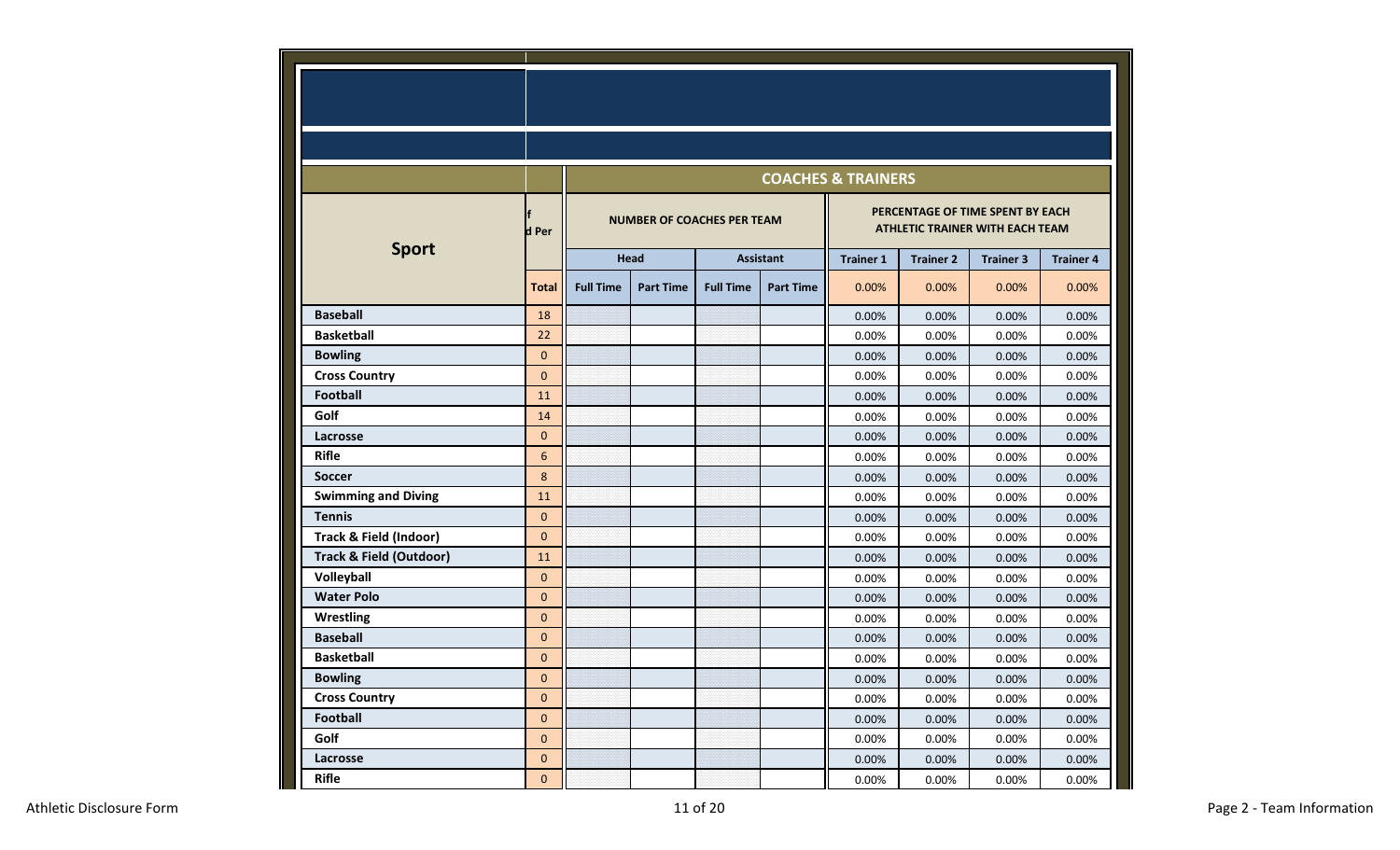|                                    |              |                  |                                   |                  |                  | <b>COACHES &amp; TRAINERS</b> |                                                                            |                  |                  |
|------------------------------------|--------------|------------------|-----------------------------------|------------------|------------------|-------------------------------|----------------------------------------------------------------------------|------------------|------------------|
|                                    | d Per        |                  | <b>NUMBER OF COACHES PER TEAM</b> |                  |                  |                               | PERCENTAGE OF TIME SPENT BY EACH<br><b>ATHLETIC TRAINER WITH EACH TEAM</b> |                  |                  |
| <b>Sport</b>                       |              |                  | <b>Head</b>                       |                  | <b>Assistant</b> | <b>Trainer 1</b>              | <b>Trainer 2</b>                                                           | <b>Trainer 3</b> | <b>Trainer 4</b> |
|                                    | <b>Total</b> | <b>Full Time</b> | <b>Part Time</b>                  | <b>Full Time</b> | <b>Part Time</b> | 0.00%                         | 0.00%                                                                      | 0.00%            | 0.00%            |
| <b>Soccer</b>                      | $\mathbf{0}$ |                  |                                   |                  |                  | 0.00%                         | 0.00%                                                                      | 0.00%            | 0.00%            |
| <b>Swimming and Diving</b>         | $\mathbf 0$  |                  |                                   |                  |                  | 0.00%                         | 0.00%                                                                      | 0.00%            | 0.00%            |
| <b>Tennis</b>                      | $\pmb{0}$    |                  |                                   |                  |                  | 0.00%                         | 0.00%                                                                      | 0.00%            | 0.00%            |
| Track & Field (Indoor)             | $\mathbf 0$  |                  |                                   |                  |                  | 0.00%                         | 0.00%                                                                      | 0.00%            | 0.00%            |
| <b>Track &amp; Field (Outdoor)</b> | $\mathbf 0$  |                  |                                   |                  |                  | 0.00%                         | 0.00%                                                                      | 0.00%            | 0.00%            |
| Volleyball                         | $\pmb{0}$    |                  |                                   |                  |                  | 0.00%                         | 0.00%                                                                      | 0.00%            | 0.00%            |
| <b>Water Polo</b>                  | $\pmb{0}$    |                  |                                   |                  |                  | 0.00%                         | 0.00%                                                                      | 0.00%            | 0.00%            |
| Wrestling                          | $\mathbf 0$  |                  |                                   |                  |                  | 0.00%                         | 0.00%                                                                      | 0.00%            | 0.00%            |
| <b>Baseball</b>                    | $\mathbf 0$  |                  |                                   |                  |                  | 0.00%                         | 0.00%                                                                      | 0.00%            | 0.00%            |
| <b>Basketball</b>                  | $\mathbf{0}$ |                  |                                   |                  |                  | 0.00%                         | 0.00%                                                                      | 0.00%            | 0.00%            |
| <b>Bowling</b>                     | $\pmb{0}$    |                  |                                   |                  |                  | 0.00%                         | 0.00%                                                                      | 0.00%            | 0.00%            |
| <b>Cross Country</b>               | $\mathbf{0}$ |                  |                                   |                  |                  | 0.00%                         | 0.00%                                                                      | 0.00%            | 0.00%            |
| <b>Football</b>                    | $\mathbf{0}$ |                  |                                   |                  |                  | 0.00%                         | 0.00%                                                                      | 0.00%            | 0.00%            |
| Golf                               | $\mathbf{0}$ |                  |                                   |                  |                  | 0.00%                         | 0.00%                                                                      | 0.00%            | 0.00%            |
| Lacrosse                           | $\mathbf 0$  |                  |                                   |                  |                  | 0.00%                         | 0.00%                                                                      | 0.00%            | 0.00%            |
| <b>Rifle</b>                       | $\mathbf 0$  |                  |                                   |                  |                  | 0.00%                         | 0.00%                                                                      | 0.00%            | 0.00%            |
| <b>Soccer</b>                      | $\mathbf 0$  |                  |                                   |                  |                  | 0.00%                         | 0.00%                                                                      | 0.00%            | 0.00%            |
| <b>Swimming and Diving</b>         | $\Omega$     |                  |                                   |                  |                  | 0.00%                         | 0.00%                                                                      | 0.00%            | 0.00%            |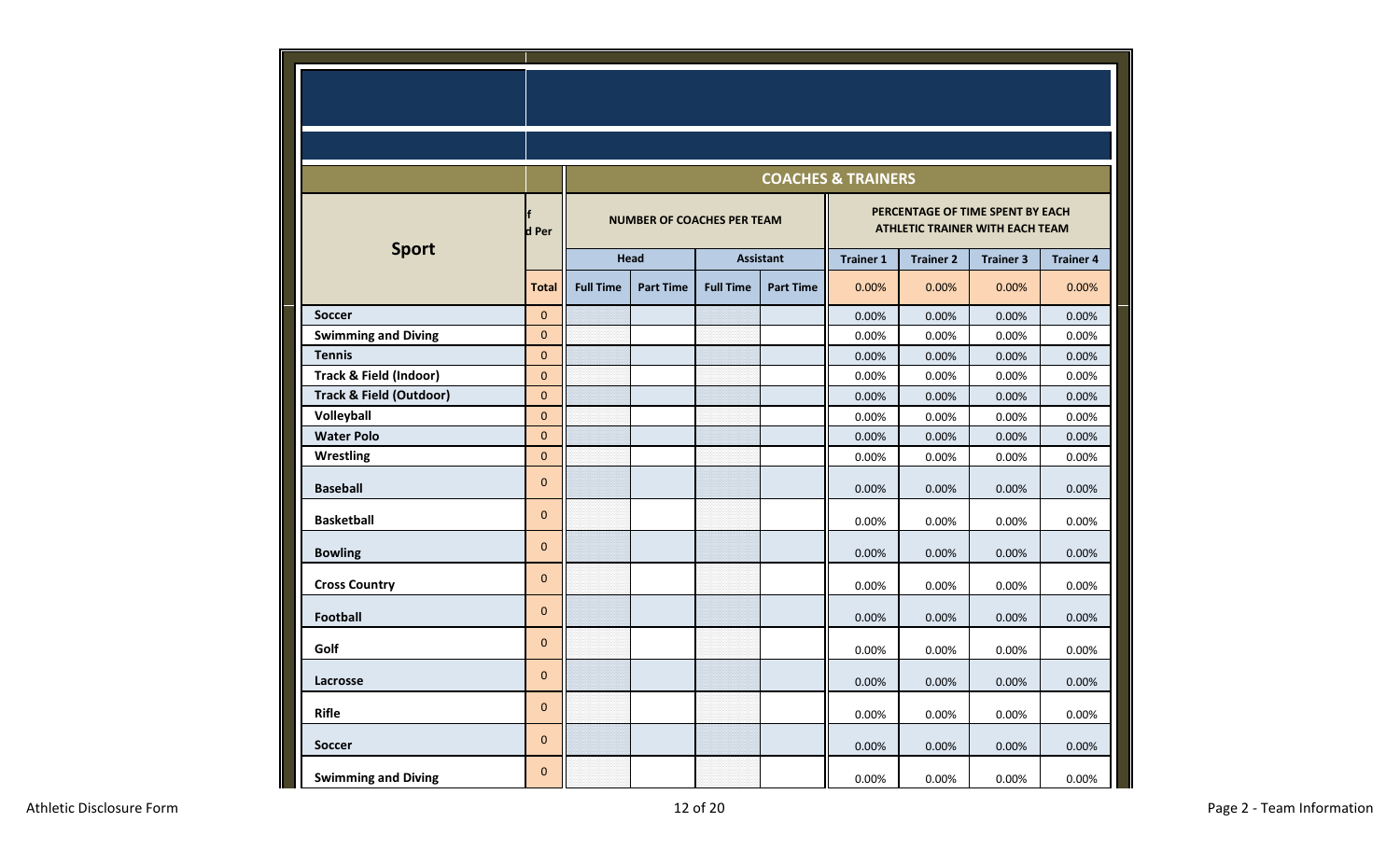|                                    |              | <b>COACHES &amp; TRAINERS</b> |                                   |                  |                  |                                                                     |                  |                  |                  |  |
|------------------------------------|--------------|-------------------------------|-----------------------------------|------------------|------------------|---------------------------------------------------------------------|------------------|------------------|------------------|--|
|                                    | d Per        |                               | <b>NUMBER OF COACHES PER TEAM</b> |                  |                  | PERCENTAGE OF TIME SPENT BY EACH<br>ATHLETIC TRAINER WITH EACH TEAM |                  |                  |                  |  |
| <b>Sport</b>                       |              |                               | Head                              | <b>Assistant</b> |                  | <b>Trainer 1</b>                                                    | <b>Trainer 2</b> | <b>Trainer 3</b> | <b>Trainer 4</b> |  |
|                                    | <b>Total</b> | <b>Full Time</b>              | <b>Part Time</b>                  | <b>Full Time</b> | <b>Part Time</b> | 0.00%                                                               | 0.00%            | 0.00%            | 0.00%            |  |
| <b>Tennis</b>                      | $\mathbf 0$  |                               |                                   |                  |                  | 0.00%                                                               | 0.00%            | 0.00%            | 0.00%            |  |
| <b>Track &amp; Field (Indoor)</b>  | $\mathbf 0$  |                               |                                   |                  |                  | 0.00%                                                               | 0.00%            | 0.00%            | 0.00%            |  |
| <b>Track &amp; Field (Outdoor)</b> | $\mathbf 0$  |                               |                                   |                  |                  | 0.00%                                                               | 0.00%            | 0.00%            | 0.00%            |  |
| Volleyball                         | $\mathbf 0$  |                               |                                   |                  |                  | 0.00%                                                               | 0.00%            | 0.00%            | 0.00%            |  |
| <b>Water Polo</b>                  | $\mathbf 0$  |                               |                                   |                  |                  | 0.00%                                                               | 0.00%            | 0.00%            | 0.00%            |  |
| Wrestling                          | $\mathbf 0$  |                               |                                   |                  |                  | 0.00%                                                               | 0.00%            | 0.00%            | 0.00%            |  |
| <b>Baseball</b>                    | $\mathbf 0$  |                               |                                   |                  |                  | 0.00%                                                               | 0.00%            | 0.00%            | 0.00%            |  |
| <b>Basketball</b>                  | 16           |                               |                                   |                  |                  | 0.00%                                                               | 0.00%            | 0.00%            | 0.00%            |  |
| <b>Bowling</b>                     | $\pmb{0}$    |                               |                                   |                  |                  | 0.00%                                                               | 0.00%            | 0.00%            | 0.00%            |  |
| <b>Cross Country</b>               | $\mathbf 0$  |                               |                                   |                  |                  | 0.00%                                                               | 0.00%            | 0.00%            | 0.00%            |  |
| Football                           | 9            |                               |                                   |                  |                  | 0.00%                                                               | 0.00%            | 0.00%            | 0.00%            |  |
| Golf                               | $\pmb{0}$    |                               |                                   |                  |                  | 0.00%                                                               | 0.00%            | 0.00%            | 0.00%            |  |
| Lacrosse                           | $\pmb{0}$    |                               |                                   |                  |                  | 0.00%                                                               | $0.00\%$         | 0.00%            | 0.00%            |  |
| <b>Rifle</b>                       | $\pmb{0}$    |                               |                                   |                  |                  | 0.00%                                                               | 0.00%            | 0.00%            | 0.00%            |  |
| Soccer                             | 5            |                               |                                   |                  |                  | 0.00%                                                               | 0.00%            | 0.00%            | 0.00%            |  |
| <b>Swimming and Diving</b>         | $\pmb{0}$    |                               |                                   |                  |                  | 0.00%                                                               | 0.00%            | 0.00%            | 0.00%            |  |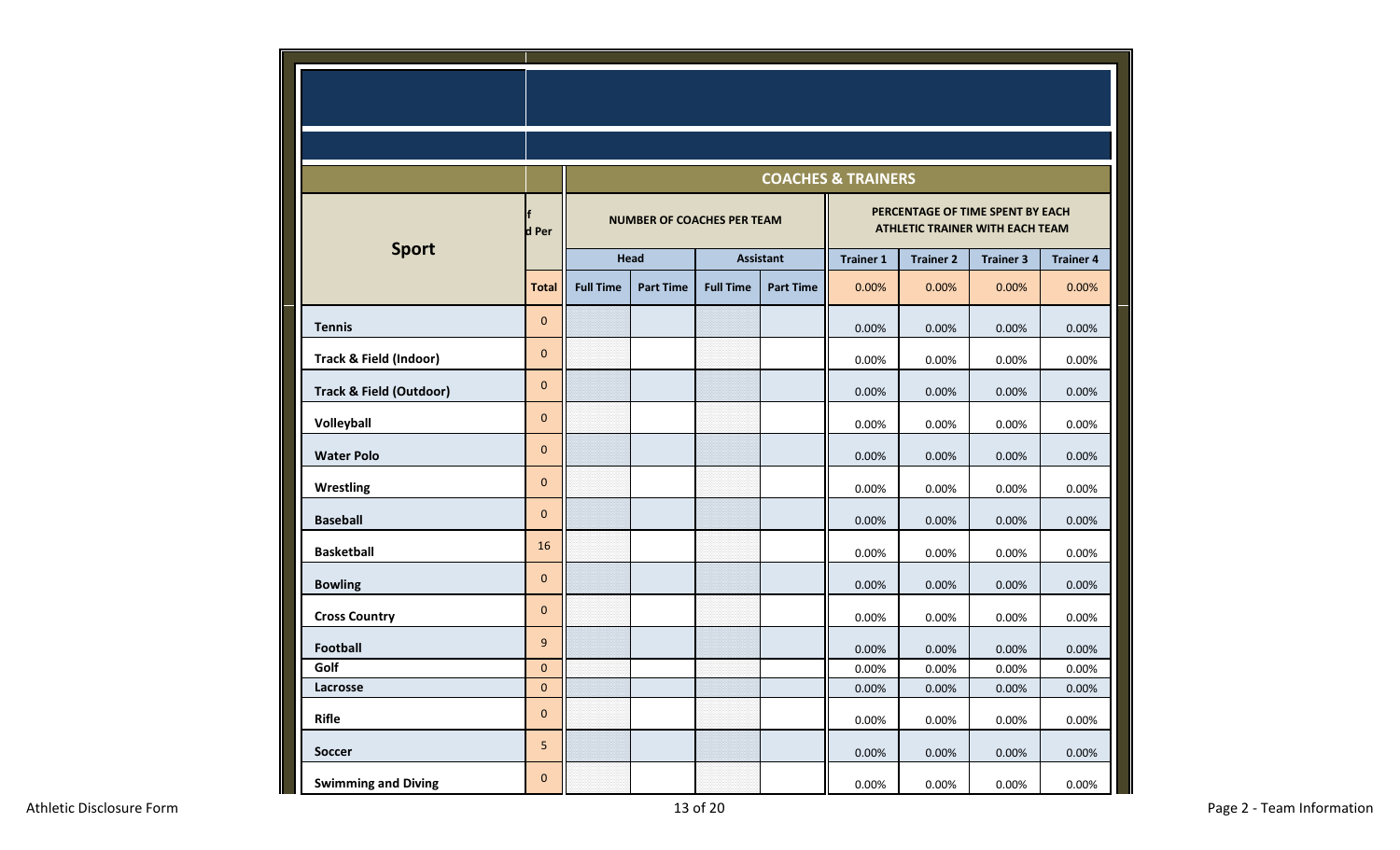|                                    |                  |                  |                                   |                  |                  | <b>COACHES &amp; TRAINERS</b>                                              |                  |                  |                  |  |
|------------------------------------|------------------|------------------|-----------------------------------|------------------|------------------|----------------------------------------------------------------------------|------------------|------------------|------------------|--|
|                                    | d Per            |                  | <b>NUMBER OF COACHES PER TEAM</b> |                  |                  | PERCENTAGE OF TIME SPENT BY EACH<br><b>ATHLETIC TRAINER WITH EACH TEAM</b> |                  |                  |                  |  |
| <b>Sport</b>                       |                  |                  | Head                              | <b>Assistant</b> |                  | <b>Trainer 1</b>                                                           | <b>Trainer 2</b> | <b>Trainer 3</b> | <b>Trainer 4</b> |  |
|                                    | <b>Total</b>     | <b>Full Time</b> | <b>Part Time</b>                  | <b>Full Time</b> | <b>Part Time</b> | 0.00%                                                                      | 0.00%            | 0.00%            | 0.00%            |  |
| <b>Tennis</b>                      | $\mathbf{0}$     |                  |                                   |                  |                  | 0.00%                                                                      | 0.00%            | 0.00%            | 0.00%            |  |
| <b>Track &amp; Field (Indoor)</b>  | $\pmb{0}$        |                  |                                   |                  |                  | 0.00%                                                                      | 0.00%            | 0.00%            | 0.00%            |  |
| <b>Track &amp; Field (Outdoor)</b> | 6                |                  |                                   |                  |                  | 0.00%                                                                      | 0.00%            | 0.00%            | 0.00%            |  |
| Volleyball                         | $\pmb{0}$        |                  |                                   |                  |                  | 0.00%                                                                      | 0.00%            | 0.00%            | 0.00%            |  |
| <b>Water Polo</b>                  | $\pmb{0}$        |                  |                                   |                  |                  | 0.00%                                                                      | 0.00%            | 0.00%            | 0.00%            |  |
| Wrestling                          | $\mathbf 0$      |                  |                                   |                  |                  | 0.00%                                                                      | 0.00%            | 0.00%            | 0.00%            |  |
| <b>Baseball</b>                    | $\mathbf{0}$     |                  |                                   |                  |                  | 0.00%                                                                      | 0.00%            | 0.00%            | 0.00%            |  |
| <b>Basketball</b>                  | 16               |                  |                                   |                  |                  | 0.00%                                                                      | 0.00%            | 0.00%            | 0.00%            |  |
| <b>Bowling</b>                     | $\pmb{0}$        |                  |                                   |                  |                  | 0.00%                                                                      | 0.00%            | 0.00%            | 0.00%            |  |
| <b>Cross Country</b>               | $\pmb{0}$        |                  |                                   |                  |                  | 0.00%                                                                      | 0.00%            | 0.00%            | 0.00%            |  |
| <b>Football</b>                    | $\boldsymbol{9}$ |                  |                                   |                  |                  | 0.00%                                                                      | 0.00%            | 0.00%            | 0.00%            |  |
| Golf                               | $\mathbf{0}$     |                  |                                   |                  |                  | 0.00%                                                                      | 0.00%            | 0.00%            | 0.00%            |  |
| Lacrosse                           | $\pmb{0}$        |                  |                                   |                  |                  | 0.00%                                                                      | 0.00%            | 0.00%            | 0.00%            |  |
| <b>Rifle</b>                       | $\mathbf 0$      |                  |                                   |                  |                  | 0.00%                                                                      | 0.00%            | 0.00%            | 0.00%            |  |
| <b>Soccer</b>                      | 5                |                  |                                   |                  |                  | 0.00%                                                                      | 0.00%            | 0.00%            | 0.00%            |  |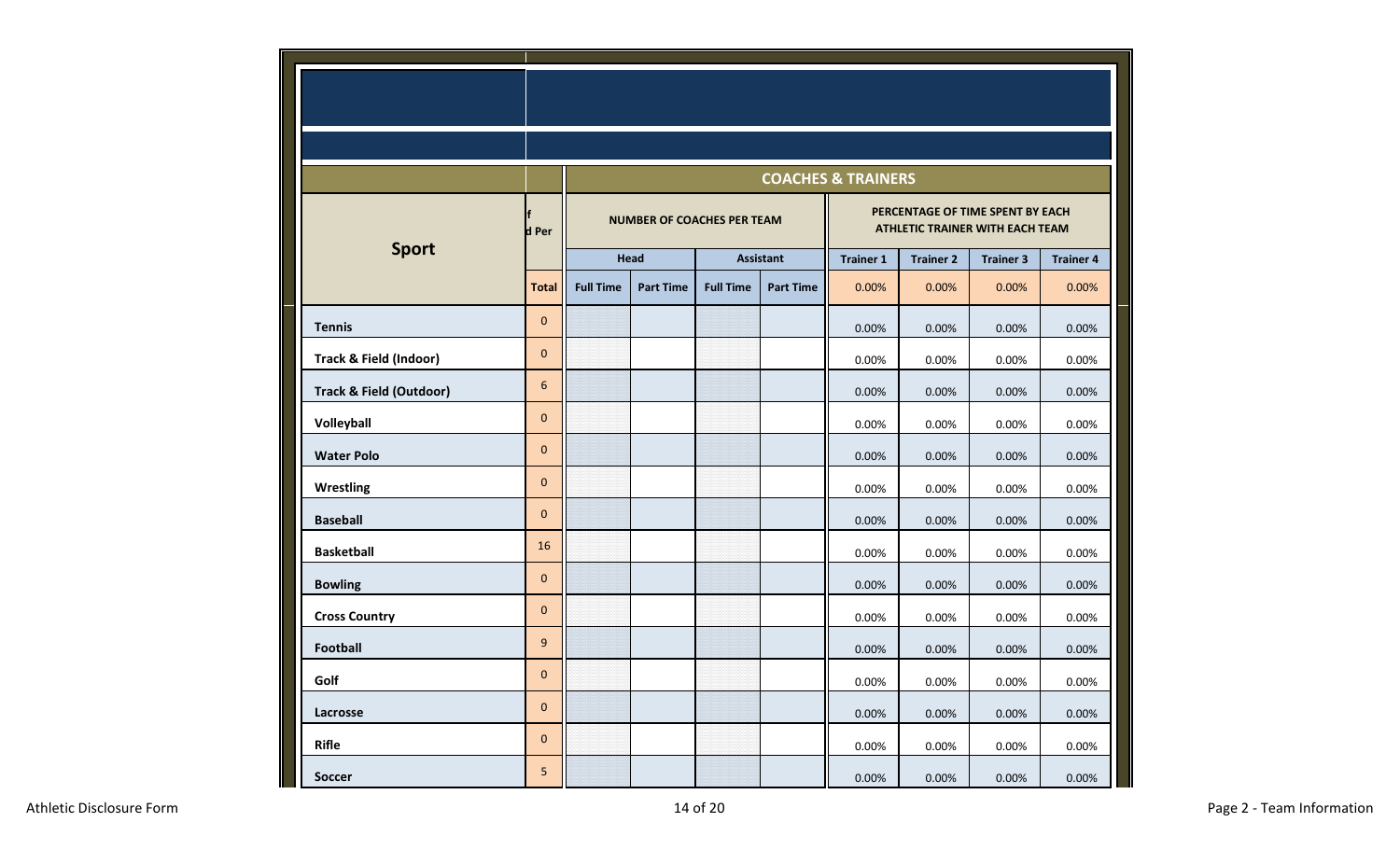|                                    |              |                  |                                   |                  |                  | <b>COACHES &amp; TRAINERS</b> |                  |                                                                            |                  |
|------------------------------------|--------------|------------------|-----------------------------------|------------------|------------------|-------------------------------|------------------|----------------------------------------------------------------------------|------------------|
|                                    | d Per        |                  | <b>NUMBER OF COACHES PER TEAM</b> |                  |                  |                               |                  | PERCENTAGE OF TIME SPENT BY EACH<br><b>ATHLETIC TRAINER WITH EACH TEAM</b> |                  |
| <b>Sport</b>                       |              |                  | Head                              |                  | <b>Assistant</b> |                               | <b>Trainer 2</b> | <b>Trainer 3</b>                                                           | <b>Trainer 4</b> |
|                                    | <b>Total</b> | <b>Full Time</b> | <b>Part Time</b>                  | <b>Full Time</b> | <b>Part Time</b> | 0.00%                         | 0.00%            | 0.00%                                                                      | 0.00%            |
| <b>Swimming and Diving</b>         | $\mathbf{0}$ |                  |                                   |                  |                  | 0.00%                         | 0.00%            | 0.00%                                                                      | 0.00%            |
| <b>Tennis</b>                      | $\mathbf 0$  |                  |                                   |                  |                  | 0.00%                         | 0.00%            | 0.00%                                                                      | 0.00%            |
| Track & Field (Indoor)             | $\mathbf 0$  |                  |                                   |                  |                  | 0.00%                         | 0.00%            | 0.00%                                                                      | 0.00%            |
| <b>Track &amp; Field (Outdoor)</b> | 6            |                  |                                   |                  |                  | 0.00%                         | 0.00%            | 0.00%                                                                      | 0.00%            |
| Volleyball                         | $\mathbf 0$  |                  |                                   |                  |                  | 0.00%                         | 0.00%            | 0.00%                                                                      | 0.00%            |
| <b>Water Polo</b>                  | $\mathbf 0$  |                  |                                   |                  |                  | 0.00%                         | 0.00%            | 0.00%                                                                      | 0.00%            |
| <b>Wrestling</b>                   | $\mathbf 0$  |                  |                                   |                  |                  | 0.00%                         | 0.00%            | 0.00%                                                                      | 0.00%            |
| <b>Basketball</b>                  | 22           |                  |                                   |                  |                  | 0.00%                         | 0.00%            | 0.00%                                                                      | 0.00%            |
| <b>Bowling</b>                     | $\pmb{0}$    |                  |                                   |                  |                  | 0.00%                         | 0.00%            | 0.00%                                                                      | 0.00%            |
| <b>Competitive Spirit</b>          | $\mathbf{0}$ |                  |                                   |                  |                  | 0.00%                         | 0.00%            | 0.00%                                                                      | 0.00%            |
| <b>Cross Country</b>               | $\mathbf 0$  |                  |                                   |                  |                  | 0.00%                         | 0.00%            | 0.00%                                                                      | 0.00%            |
| <b>Field Hockey</b>                | $\mathbf 0$  |                  |                                   |                  |                  | 0.00%                         | 0.00%            | 0.00%                                                                      | 0.00%            |
| Golf                               | $\pmb{0}$    |                  |                                   |                  |                  | 0.00%                         | 0.00%            | 0.00%                                                                      | 0.00%            |
| <b>Gymnastics</b>                  | $\mathbf{0}$ |                  |                                   |                  |                  | 0.00%                         | 0.00%            | 0.00%                                                                      | 0.00%            |
| Lacrosse                           | $\mathbf{0}$ |                  |                                   |                  |                  | 0.00%                         | 0.00%            | 0.00%                                                                      | 0.00%            |
| <b>Rifle</b>                       | $\mathbf 0$  |                  |                                   |                  |                  | 0.00%                         | 0.00%            | 0.00%                                                                      | 0.00%            |
| <b>Soccer</b>                      | 9            |                  |                                   |                  |                  | 0.00%                         | 0.00%            | 0.00%                                                                      | 0.00%            |
| Softball, Fast Pitch               | 17           |                  |                                   |                  |                  | 0.00%                         | 0.00%            | 0.00%                                                                      | 0.00%            |
| <b>Swimming and Diving</b>         | 11           |                  |                                   |                  |                  | 0.00%                         | 0.00%            | 0.00%                                                                      | 0.00%            |
| <b>Tennis</b>                      | $\pmb{0}$    |                  |                                   |                  |                  | 0.00%                         | 0.00%            | 0.00%                                                                      | 0.00%            |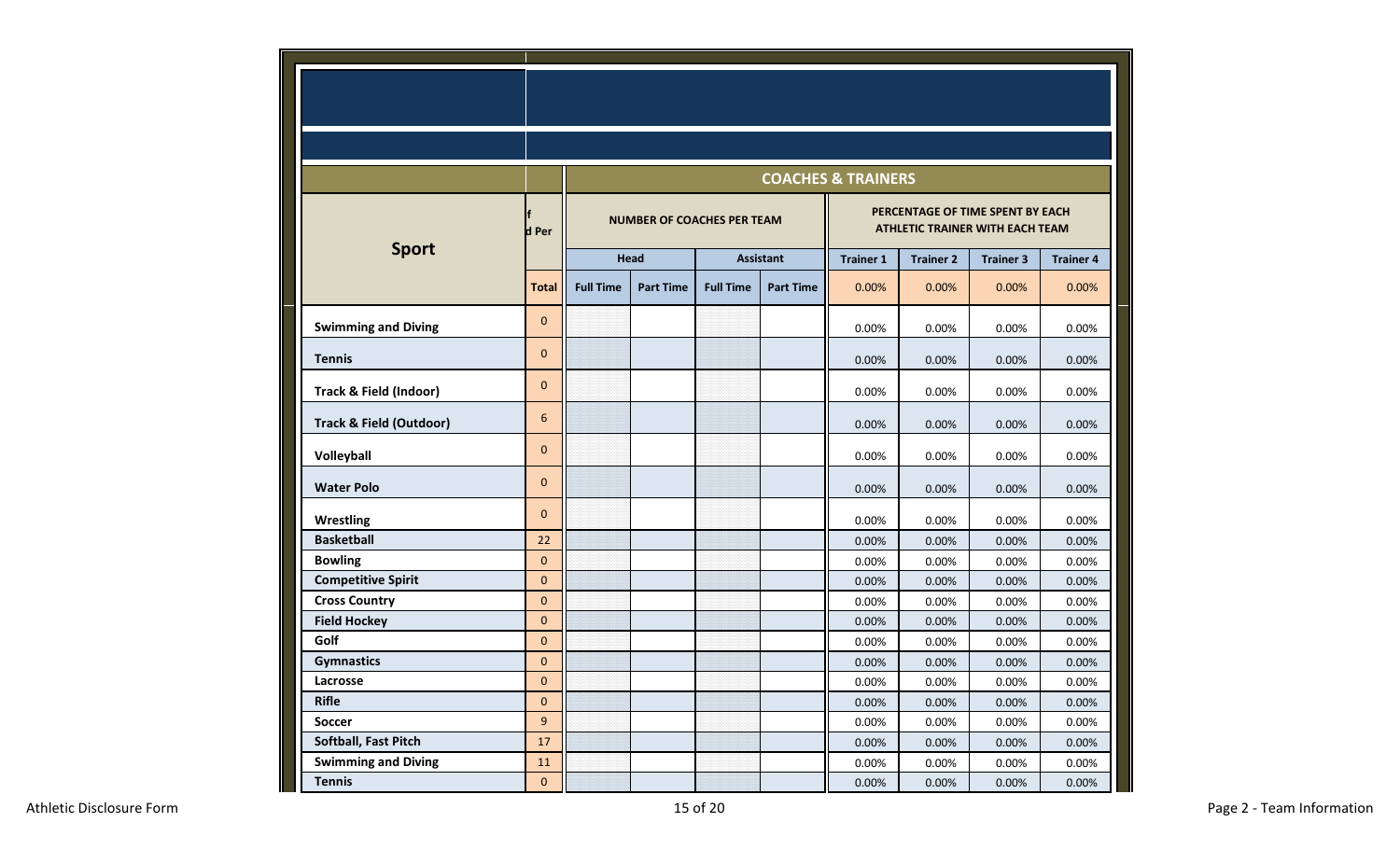|                                    |              |                                   | <b>COACHES &amp; TRAINERS</b> |                  |                  |                                                                            |                  |                  |                  |  |  |
|------------------------------------|--------------|-----------------------------------|-------------------------------|------------------|------------------|----------------------------------------------------------------------------|------------------|------------------|------------------|--|--|
|                                    | d Per        | <b>NUMBER OF COACHES PER TEAM</b> |                               |                  |                  | PERCENTAGE OF TIME SPENT BY EACH<br><b>ATHLETIC TRAINER WITH EACH TEAM</b> |                  |                  |                  |  |  |
| <b>Sport</b>                       |              | <b>Head</b>                       |                               | <b>Assistant</b> |                  | <b>Trainer 1</b>                                                           | <b>Trainer 2</b> | <b>Trainer 3</b> | <b>Trainer 4</b> |  |  |
|                                    | <b>Total</b> | <b>Full Time</b>                  | <b>Part Time</b>              | <b>Full Time</b> | <b>Part Time</b> | 0.00%                                                                      | 0.00%            | 0.00%            | 0.00%            |  |  |
| <b>Track &amp; Field (Indoor)</b>  | $\mathbf{0}$ |                                   |                               |                  |                  | 0.00%                                                                      | 0.00%            | 0.00%            | 0.00%            |  |  |
| <b>Track &amp; Field (Outdoor)</b> | 11           |                                   |                               |                  |                  | 0.00%                                                                      | 0.00%            | 0.00%            | 0.00%            |  |  |
| Volleyball                         | 18           |                                   |                               |                  |                  | 0.00%                                                                      | 0.00%            | 0.00%            | 0.00%            |  |  |
| <b>Water Polo</b>                  | $\Omega$     |                                   |                               |                  |                  | 0.00%                                                                      | 0.00%            | 0.00%            | 0.00%            |  |  |
| <b>Basketball</b>                  | $\mathbf 0$  |                                   |                               |                  |                  | 0.00%                                                                      | 0.00%            | 0.00%            | 0.00%            |  |  |
| <b>Bowling</b>                     | $\mathbf{0}$ |                                   |                               |                  |                  | 0.00%                                                                      | 0.00%            | 0.00%            | 0.00%            |  |  |
| <b>Competitive Spirit</b>          | $\Omega$     |                                   |                               |                  |                  | 0.00%                                                                      | 0.00%            | 0.00%            | 0.00%            |  |  |
| <b>Cross Country</b>               | $\mathbf 0$  |                                   |                               |                  |                  | 0.00%                                                                      | 0.00%            | 0.00%            | 0.00%            |  |  |
| <b>Field Hockey</b>                | $\mathbf{0}$ |                                   |                               |                  |                  | 0.00%                                                                      | 0.00%            | 0.00%            | 0.00%            |  |  |
| Golf                               | $\Omega$     |                                   |                               |                  |                  | 0.00%                                                                      | 0.00%            | 0.00%            | 0.00%            |  |  |
| <b>Gymnastics</b>                  | $\mathbf{0}$ |                                   |                               |                  |                  | 0.00%                                                                      | 0.00%            | 0.00%            | 0.00%            |  |  |
| Lacrosse                           | $\mathbf{0}$ |                                   |                               |                  |                  | 0.00%                                                                      | 0.00%            | 0.00%            | 0.00%            |  |  |
| <b>Rifle</b>                       | $\mathbf{0}$ |                                   |                               |                  |                  | 0.00%                                                                      | 0.00%            | 0.00%            | 0.00%            |  |  |
| <b>Soccer</b>                      | $\mathbf{0}$ |                                   |                               |                  |                  | 0.00%                                                                      | 0.00%            | 0.00%            | 0.00%            |  |  |
| Softball, Fast Pitch               | $\Omega$     |                                   |                               |                  |                  | 0.00%                                                                      | 0.00%            | 0.00%            | 0.00%            |  |  |
| <b>Swimming and Diving</b>         | $\mathbf{0}$ |                                   |                               |                  |                  | 0.00%                                                                      | 0.00%            | 0.00%            | 0.00%            |  |  |
| <b>Tennis</b>                      | $\mathbf{0}$ |                                   |                               |                  |                  | 0.00%                                                                      | 0.00%            | 0.00%            | 0.00%            |  |  |
| <b>Track &amp; Field (Indoor)</b>  | $\Omega$     |                                   |                               |                  |                  | 0.00%                                                                      | 0.00%            | 0.00%            | 0.00%            |  |  |
| <b>Track &amp; Field (Outdoor)</b> | $\mathbf{0}$ |                                   |                               |                  |                  | 0.00%                                                                      | 0.00%            | 0.00%            | 0.00%            |  |  |
| Volleyball                         | $\mathbf{0}$ |                                   |                               |                  |                  | 0.00%                                                                      | 0.00%            | 0.00%            | 0.00%            |  |  |
| <b>Water Polo</b>                  | $\mathbf{0}$ |                                   |                               |                  |                  | 0.00%                                                                      | 0.00%            | 0.00%            | 0.00%            |  |  |
| <b>Basketball</b>                  | $\mathbf 0$  |                                   |                               |                  |                  | 0.00%                                                                      | 0.00%            | 0.00%            | 0.00%            |  |  |
| <b>Bowling</b>                     | $\mathbf{0}$ |                                   |                               |                  |                  | 0.00%                                                                      | 0.00%            | 0.00%            | 0.00%            |  |  |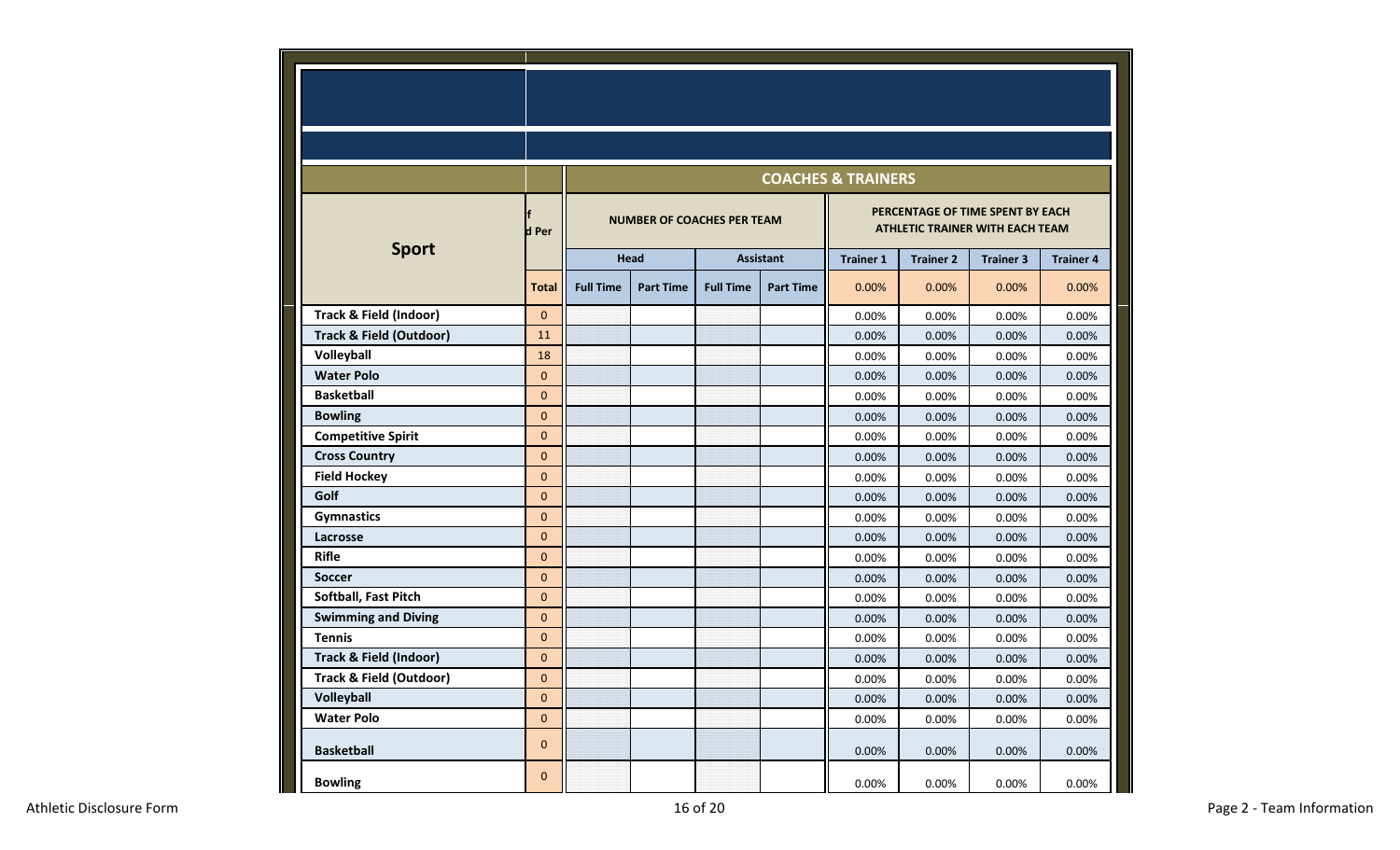|                                    |              | <b>COACHES &amp; TRAINERS</b>     |                  |                  |                  |                                                                            |                  |                  |                  |  |
|------------------------------------|--------------|-----------------------------------|------------------|------------------|------------------|----------------------------------------------------------------------------|------------------|------------------|------------------|--|
|                                    | d Per        | <b>NUMBER OF COACHES PER TEAM</b> |                  |                  |                  | PERCENTAGE OF TIME SPENT BY EACH<br><b>ATHLETIC TRAINER WITH EACH TEAM</b> |                  |                  |                  |  |
| <b>Sport</b>                       |              | Head                              |                  | <b>Assistant</b> |                  | <b>Trainer 1</b>                                                           | <b>Trainer 2</b> | <b>Trainer 3</b> | <b>Trainer 4</b> |  |
|                                    | <b>Total</b> | <b>Full Time</b>                  | <b>Part Time</b> | <b>Full Time</b> | <b>Part Time</b> | 0.00%                                                                      | 0.00%            | 0.00%            | 0.00%            |  |
| <b>Competitive Spirit</b>          | $\mathbf{0}$ |                                   |                  |                  |                  | 0.00%                                                                      | 0.00%            | 0.00%            | 0.00%            |  |
| <b>Cross Country</b>               | $\pmb{0}$    |                                   |                  |                  |                  | 0.00%                                                                      | 0.00%            | 0.00%            | 0.00%            |  |
| <b>Field Hockey</b>                | $\mathbf 0$  |                                   |                  |                  |                  | 0.00%                                                                      | 0.00%            | 0.00%            | 0.00%            |  |
| Golf                               | $\pmb{0}$    |                                   |                  |                  |                  | 0.00%                                                                      | 0.00%            | 0.00%            | 0.00%            |  |
| <b>Gymnastics</b>                  | $\pmb{0}$    |                                   |                  |                  |                  | 0.00%                                                                      | 0.00%            | 0.00%            | 0.00%            |  |
| Lacrosse                           | $\mathbf{0}$ |                                   |                  |                  |                  | 0.00%                                                                      | 0.00%            | 0.00%            | 0.00%            |  |
| <b>Rifle</b>                       | $\mathbf 0$  |                                   |                  |                  |                  | 0.00%                                                                      | 0.00%            | 0.00%            | 0.00%            |  |
| <b>Soccer</b>                      | $\pmb{0}$    |                                   |                  |                  |                  | 0.00%                                                                      | 0.00%            | 0.00%            | 0.00%            |  |
| Softball, Fast Pitch               | $\pmb{0}$    |                                   |                  |                  |                  | 0.00%                                                                      | 0.00%            | 0.00%            | 0.00%            |  |
| <b>Swimming and Diving</b>         | $\mathbf 0$  |                                   |                  |                  |                  | 0.00%                                                                      | 0.00%            | 0.00%            | 0.00%            |  |
| <b>Tennis</b>                      | $\mathbf 0$  |                                   |                  |                  |                  | 0.00%                                                                      | 0.00%            | 0.00%            | 0.00%            |  |
| Track & Field (Indoor)             | $\pmb{0}$    |                                   |                  |                  |                  | 0.00%                                                                      | 0.00%            | 0.00%            | 0.00%            |  |
| <b>Track &amp; Field (Outdoor)</b> | $\mathbf{0}$ |                                   |                  |                  |                  | 0.00%                                                                      | 0.00%            | 0.00%            | 0.00%            |  |
| Volleyball                         | $\pmb{0}$    |                                   |                  |                  |                  | 0.00%                                                                      | 0.00%            | 0.00%            | 0.00%            |  |
| <b>Water Polo</b>                  | $\pmb{0}$    |                                   |                  |                  |                  | 0.00%                                                                      | 0.00%            | 0.00%            | 0.00%            |  |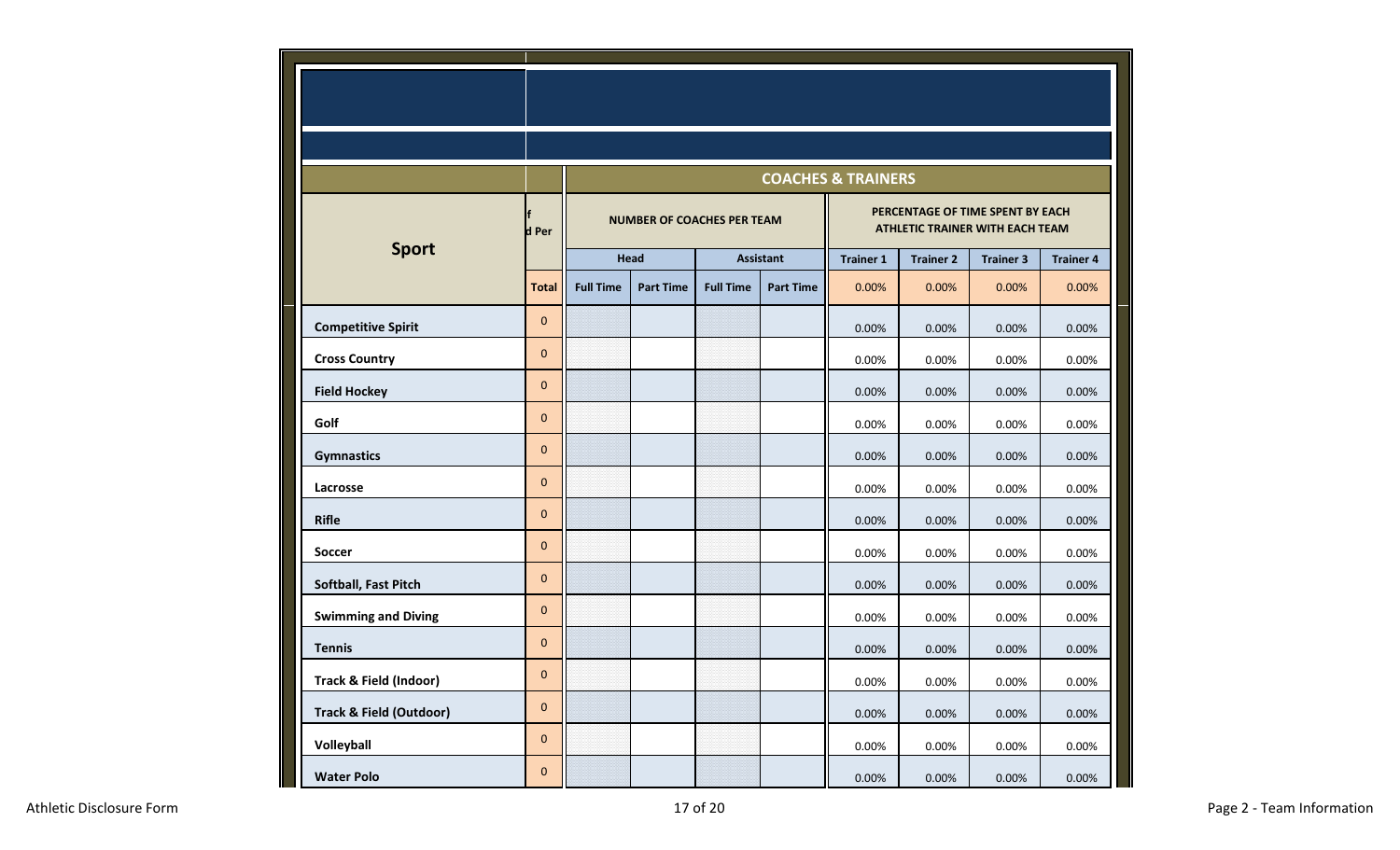|                                    |              |                                   |                  |                  |                  | <b>COACHES &amp; TRAINERS</b>                                       |                  |                  |                  |
|------------------------------------|--------------|-----------------------------------|------------------|------------------|------------------|---------------------------------------------------------------------|------------------|------------------|------------------|
|                                    | d Per        | <b>NUMBER OF COACHES PER TEAM</b> |                  |                  |                  | PERCENTAGE OF TIME SPENT BY EACH<br>ATHLETIC TRAINER WITH EACH TEAM |                  |                  |                  |
| <b>Sport</b>                       |              | <b>Head</b>                       |                  | <b>Assistant</b> |                  | <b>Trainer 1</b>                                                    | <b>Trainer 2</b> | <b>Trainer 3</b> | <b>Trainer 4</b> |
|                                    | <b>Total</b> | <b>Full Time</b>                  | <b>Part Time</b> | <b>Full Time</b> | <b>Part Time</b> | 0.00%                                                               | 0.00%            | 0.00%            | 0.00%            |
| <b>Basketball</b>                  | 14           |                                   |                  |                  |                  | 0.00%                                                               | 0.00%            | 0.00%            | 0.00%            |
| <b>Bowling</b>                     | $\pmb{0}$    |                                   |                  |                  |                  | 0.00%                                                               | 0.00%            | 0.00%            | 0.00%            |
| <b>Competitive Spirit</b>          | $\mathbf 0$  |                                   |                  |                  |                  | 0.00%                                                               | 0.00%            | 0.00%            | 0.00%            |
| <b>Cross Country</b>               | $\mathbf{0}$ |                                   |                  |                  |                  | 0.00%                                                               | 0.00%            | 0.00%            | 0.00%            |
| <b>Field Hockey</b>                | $\pmb{0}$    |                                   |                  |                  |                  | 0.00%                                                               | 0.00%            | 0.00%            | 0.00%            |
| Golf                               | $\mathbf 0$  |                                   |                  |                  |                  | 0.00%                                                               | 0.00%            | 0.00%            | 0.00%            |
| <b>Gymnastics</b>                  | $\mathbf 0$  |                                   |                  |                  |                  | 0.00%                                                               | 0.00%            | 0.00%            | 0.00%            |
| Lacrosse                           | $\pmb{0}$    |                                   |                  |                  |                  | 0.00%                                                               | 0.00%            | 0.00%            | 0.00%            |
| <b>Rifle</b>                       | $\mathbf{0}$ |                                   |                  |                  |                  | 0.00%                                                               | 0.00%            | 0.00%            | 0.00%            |
| <b>Soccer</b>                      | 5            |                                   |                  |                  |                  | 0.00%                                                               | 0.00%            | 0.00%            | 0.00%            |
| Softball, Fast Pitch               | $\mathbf 0$  |                                   |                  |                  |                  | 0.00%                                                               | 0.00%            | 0.00%            | 0.00%            |
| <b>Swimming and Diving</b>         | $\mathbf 0$  |                                   |                  |                  |                  | 0.00%                                                               | 0.00%            | 0.00%            | 0.00%            |
| <b>Tennis</b>                      | $\mathbf 0$  |                                   |                  |                  |                  | 0.00%                                                               | 0.00%            | 0.00%            | $0.00\%$         |
| <b>Track &amp; Field (Indoor)</b>  | $\pmb{0}$    |                                   |                  |                  |                  | 0.00%                                                               | 0.00%            | 0.00%            | 0.00%            |
| <b>Track &amp; Field (Outdoor)</b> | 6            |                                   |                  |                  |                  | 0.00%                                                               | 0.00%            | 0.00%            | 0.00%            |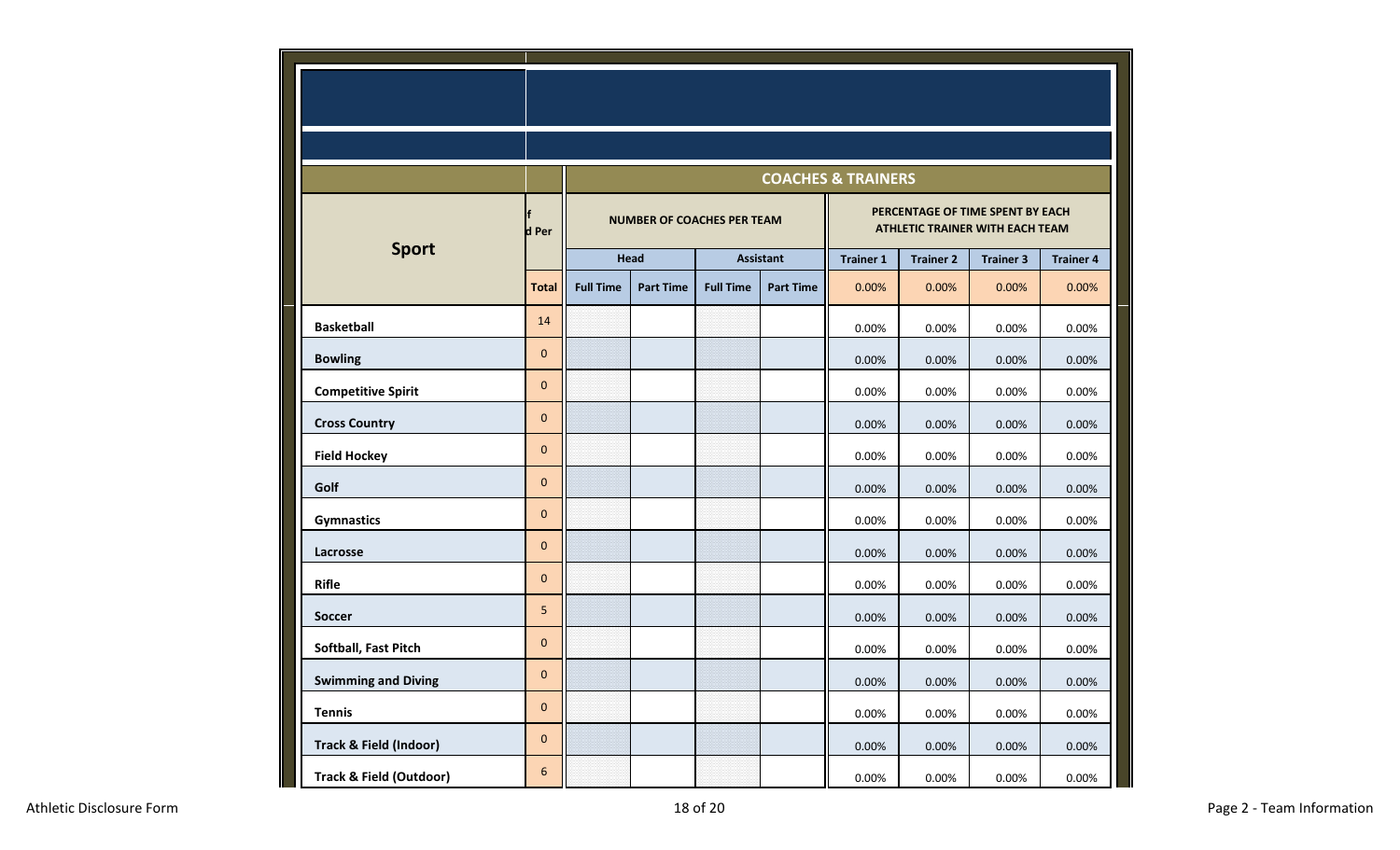|                            |              |                                   |                  |                  |                  | <b>COACHES &amp; TRAINERS</b>                                              |                  |                  |                  |
|----------------------------|--------------|-----------------------------------|------------------|------------------|------------------|----------------------------------------------------------------------------|------------------|------------------|------------------|
|                            | d Per        | <b>NUMBER OF COACHES PER TEAM</b> |                  |                  |                  | PERCENTAGE OF TIME SPENT BY EACH<br><b>ATHLETIC TRAINER WITH EACH TEAM</b> |                  |                  |                  |
| <b>Sport</b>               |              | Head                              |                  | <b>Assistant</b> |                  | <b>Trainer 1</b>                                                           | <b>Trainer 2</b> | <b>Trainer 3</b> | <b>Trainer 4</b> |
|                            | <b>Total</b> | <b>Full Time</b>                  | <b>Part Time</b> | <b>Full Time</b> | <b>Part Time</b> | 0.00%                                                                      | 0.00%            | 0.00%            | 0.00%            |
| Volleyball                 | 12           |                                   |                  |                  |                  | 0.00%                                                                      | 0.00%            | 0.00%            | 0.00%            |
| <b>Water Polo</b>          | $\mathbf 0$  |                                   |                  |                  |                  | 0.00%                                                                      | 0.00%            | 0.00%            | 0.00%            |
| <b>Basketball</b>          | 14           |                                   |                  |                  |                  | 0.00%                                                                      | 0.00%            | 0.00%            | 0.00%            |
| <b>Bowling</b>             | $\mathbf 0$  |                                   |                  |                  |                  | 0.00%                                                                      | 0.00%            | 0.00%            | 0.00%            |
| <b>Competitive Spirit</b>  | $\pmb{0}$    |                                   |                  |                  |                  | 0.00%                                                                      | 0.00%            | 0.00%            | 0.00%            |
| <b>Cross Country</b>       | $\mathbf{0}$ |                                   |                  |                  |                  | 0.00%                                                                      | 0.00%            | 0.00%            | 0.00%            |
| <b>Field Hockey</b>        | $\pmb{0}$    |                                   |                  |                  |                  | 0.00%                                                                      | 0.00%            | 0.00%            | 0.00%            |
| Golf                       | $\pmb{0}$    |                                   |                  |                  |                  | 0.00%                                                                      | 0.00%            | 0.00%            | 0.00%            |
| <b>Gymnastics</b>          | $\pmb{0}$    |                                   |                  |                  |                  | 0.00%                                                                      | 0.00%            | 0.00%            | 0.00%            |
| Lacrosse                   | $\pmb{0}$    |                                   |                  |                  |                  | 0.00%                                                                      | 0.00%            | 0.00%            | 0.00%            |
| <b>Rifle</b>               | $\pmb{0}$    |                                   |                  |                  |                  | 0.00%                                                                      | 0.00%            | 0.00%            | 0.00%            |
| <b>Soccer</b>              | 5            |                                   |                  |                  |                  | 0.00%                                                                      | 0.00%            | 0.00%            | 0.00%            |
| Softball, Fast Pitch       | $\pmb{0}$    |                                   |                  |                  |                  | 0.00%                                                                      | 0.00%            | 0.00%            | 0.00%            |
| <b>Swimming and Diving</b> | $\pmb{0}$    |                                   |                  |                  |                  | 0.00%                                                                      | 0.00%            | 0.00%            | 0.00%            |
| <b>Tennis</b>              | $\mathbf 0$  |                                   |                  |                  |                  | 0.00%                                                                      | 0.00%            | 0.00%            | 0.00%            |